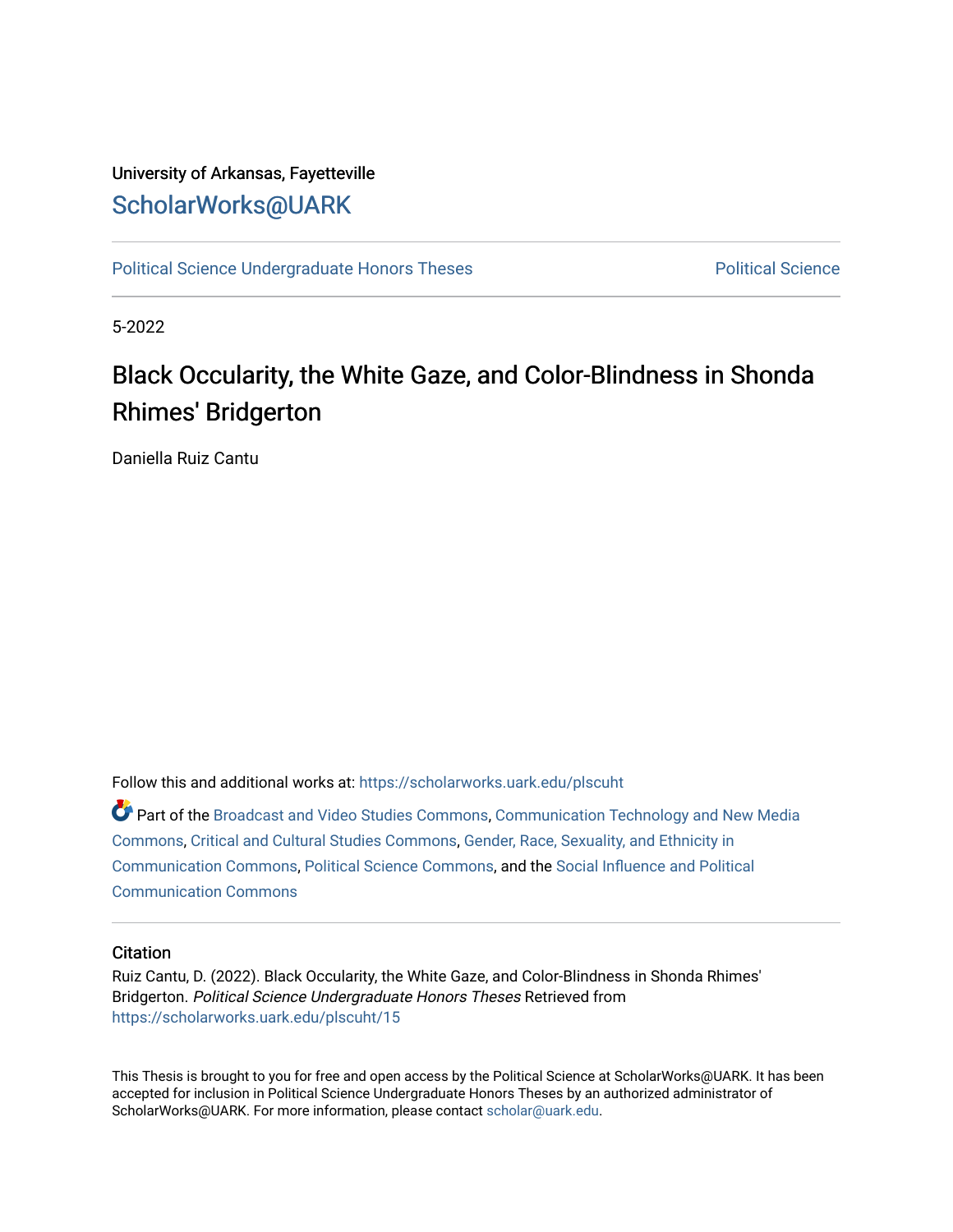## **Black Occularity, the White Gaze, and Color-Blindness in**

**Shonda Rhimes'** *Bridgerton*

An Honors Thesis submitted in partial fulfillment of the requirements for Honors Studies in Political Science

by

Daniella Ruiz Cantú

Spring 2022 Political Science J. William Fulbright College of Arts and Sciences **The University of Arkansas**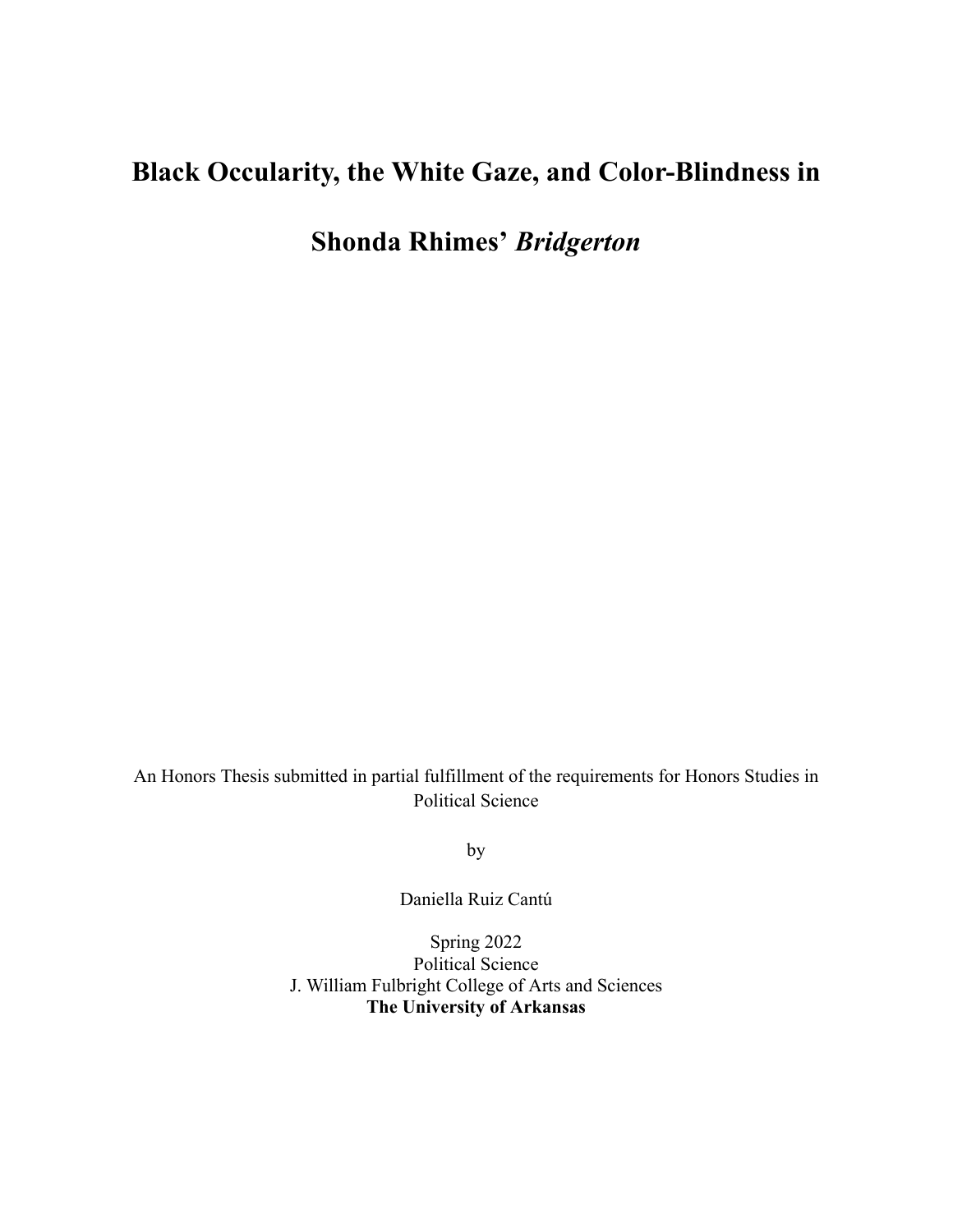#### **Acknowledgements**

Writing a thesis is just as difficult, if not more, than I originally imagined it would be. However, I am incredibly thankful for the support that Dr. Corrigan has given to me during our time together; she dedicated so much time and energy to helping me develop the arguments in this document, and in the classroom. Thank you Dr. Corrigan for your encouragement, advice, and for helping me find my way during my panic-filled moments. I never thought that I would be able to write something so substantial or even present it to other people, and I have Dr. Corrigan to thank for this opportunity. Dr. Corrigan has had a huge impact on my academic career and my view of the world. You were right; the flaws are where the sexy is.

I am also extremely grateful for the support I have received from my family and friends. Thank you for listening to me talk for hours (and examining with me) about race, ethnicity, gender, sexuality, and how weird American television is when it tries to show these struggles on screen. A special thank you to my mom for getting me hooked on telenovelas when I was a child and for being willing to sit through another one with me.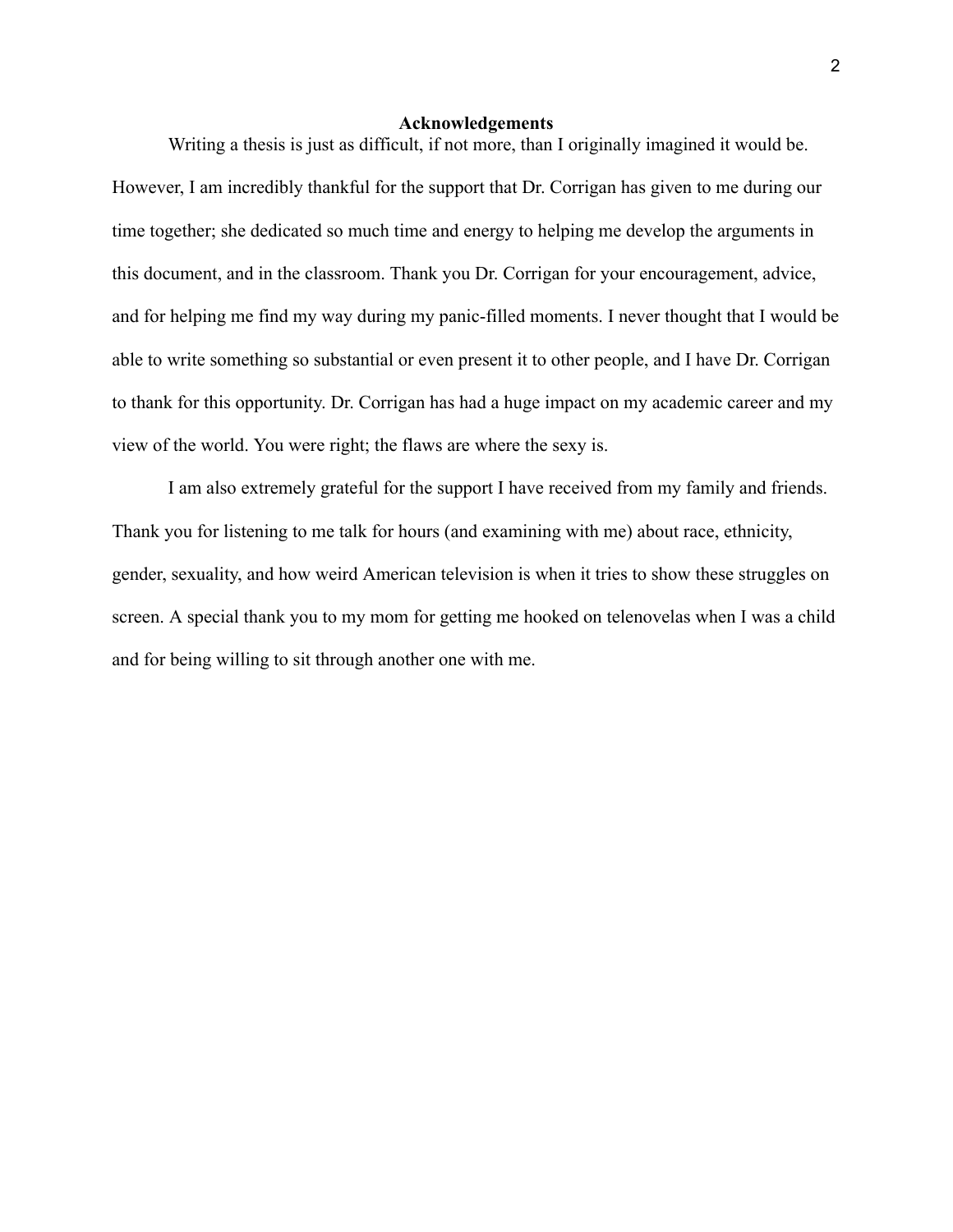### **Table of Contents**

| <i>Bridgerton's</i> Plot and its                          |  |
|-----------------------------------------------------------|--|
| How Interracial Marriage Functions in                     |  |
| The Violence that <i>Bridgerton</i> Inflicts on its Black |  |
| Conclusion: Color-Blindness in a Post-2020                |  |
| Works                                                     |  |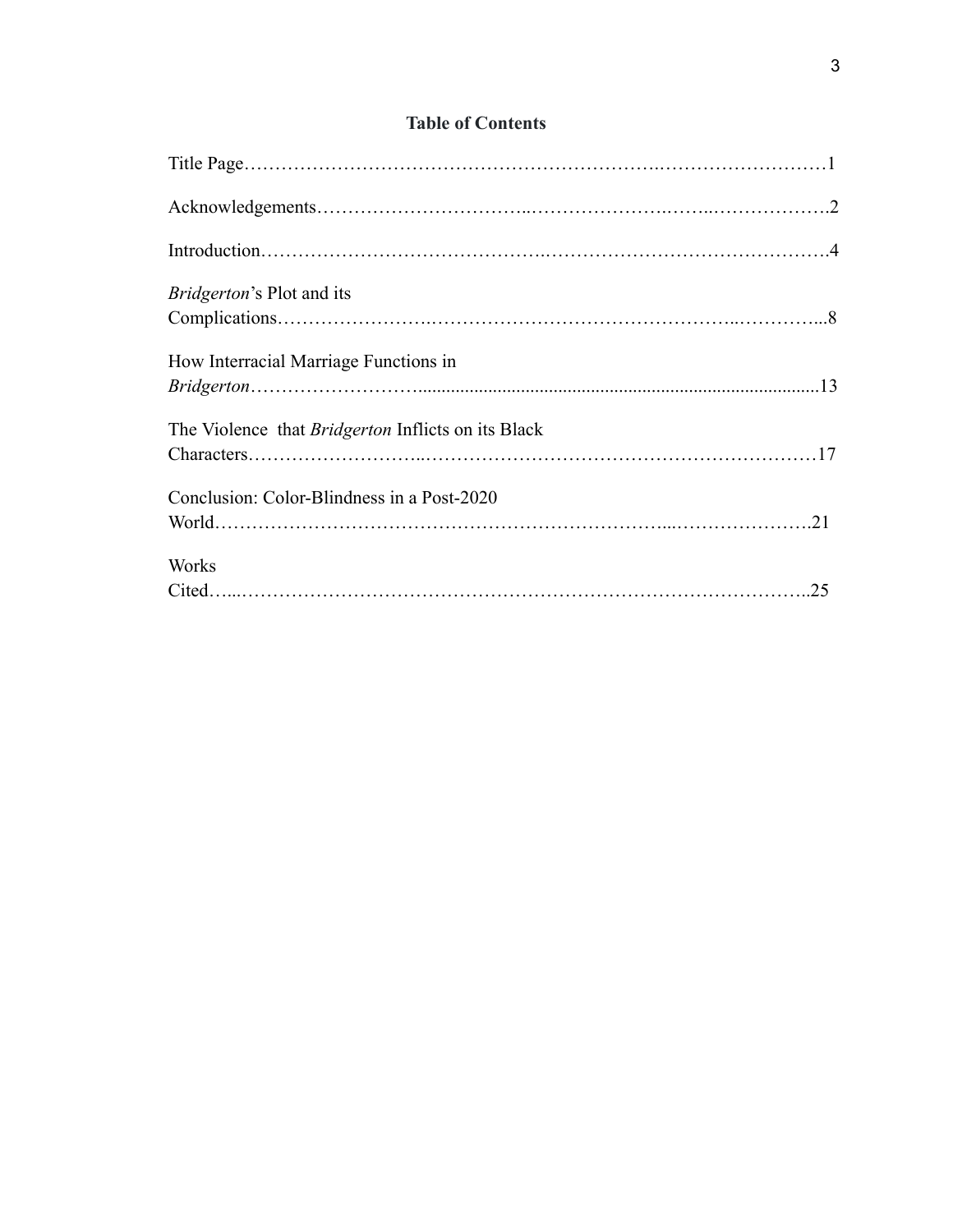#### **Introduction**

In December of 2020, producer and screenwriter Shonda Rhimes debuted her on-screen adaptation of Julia Quinn's best-selling book *The Duke & I* (2000) on Netflix. The show *Bridgerton* was "[the] biggest show" to stream on Netflix and garnered more than 82 million streams within the first 28 days on the platform (Statt, 2021). The show *Bridgerton* is a steamy, romantic fantasy of a color-blind historical era. The show is set during the Regency period from 1811-1820, when King George III took a backseat to the throne, and his son, George the Prince of Wales, was named Regent and ruled in King George's place (Valentini, 2020). This period drama, like Rhimes's previous television sensations like *Grey's Anatomy*, *Scandal*, and *How to Get Away with Murder*, offers a wide array of diverse characters from many races, ethnicities, and classes because of the color-blind casting that Rhimes has employed throughout her shows.

The Regency era was more diverse than what historical dramas prior have shown in the past and was a society "where different demographics mix and meet, particularly in social spaces" (Valentini, 2021). The production of Rhimes' newest smash hit demonstrates the inadequacy of the period drama and offers a multicultural celebration of Black and other non-white people in these televisual spaces. Traditional historical dramas are cast with primarily white characters and are aimed at "predominantly heterosexual, white...women" (Garden, 2021). These casting choices are meant to reinforce the feelings of "white comfort" whites get when they enjoy a segregated society by rendering Black people as invisible in all aspects of society; white people only see themselves in the spaces they live in, so it fits that they only see themselves in the media they consume (Yancy, 2017). They also produce segregated memory and history, suggesting that white people have lived in complete racial isolation. Thus, white people can pretend that Black people and non-Black people of color do not exist, and white viewers can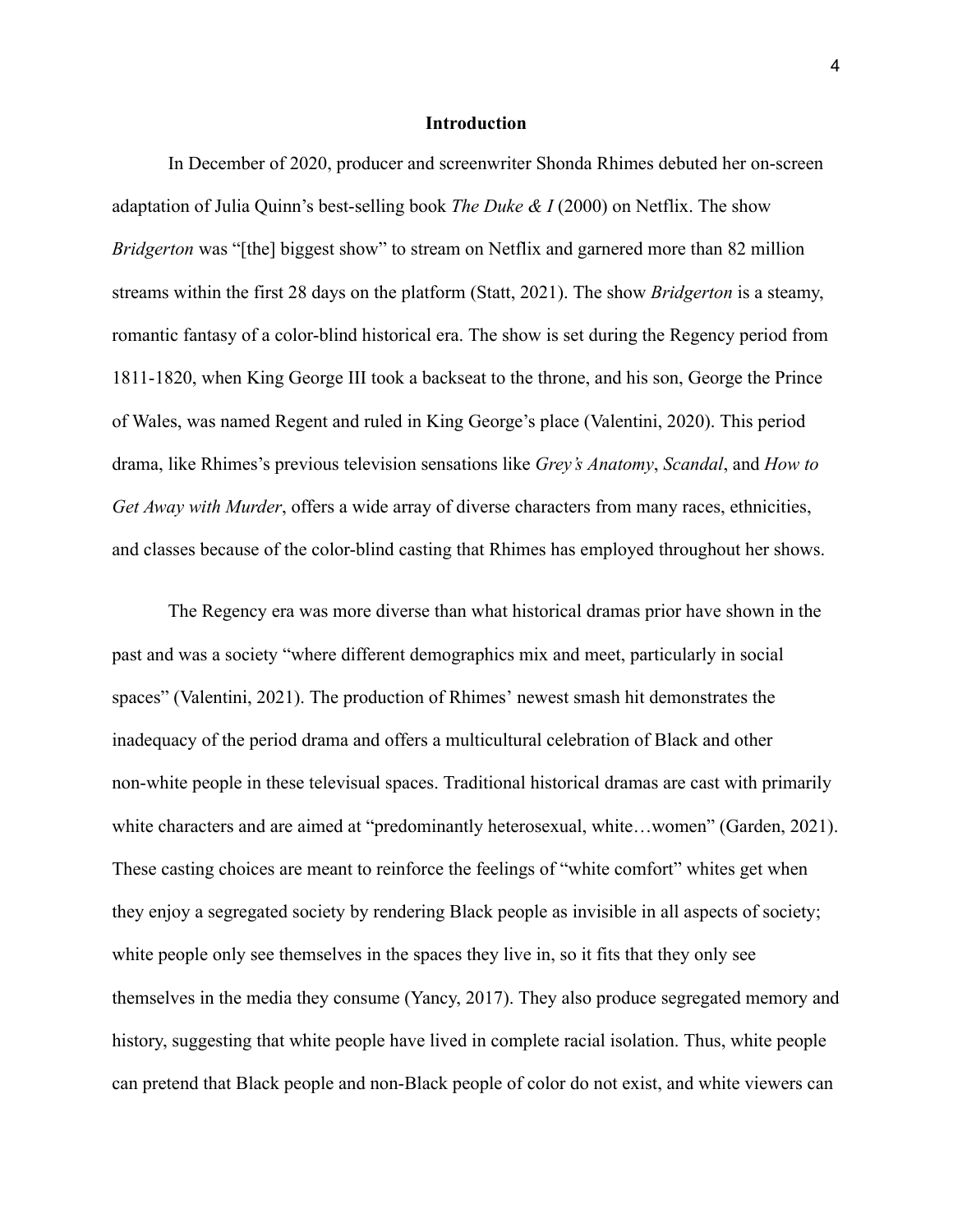get lost in a world where the characters look like them, essentially projecting their own white-utopic fantasies onto these characters.

Season one of *Bridgerton* centers on Daphne Bridgerton, a wealthy, white woman from an old family, and Simon Basset, a roguish Black duke, as they make their way through London's courting season. According to producers, the diversity on screen is meant to "reflect the world that we live in today," since the storyline establishes that slavery was abolished earlier than in our reality (Jean-Phillipe, 2020). However, *Bridgerton* initially gained popularity because of the shock that many viewers experienced from seeing a high number of Black people and non-Black people of color in the drama. This reaction from viewers works to make visible the whiteness of television programs and highlight whiteness of soap operas and television programs, and the segregation that is still present both in media, the soap opera genre, and real life.

Part of the show's success comes from what makes it so controversial: the diversity in the casting choices. Producer Chris Van Dusen says that "color and race is very much a part of the show and very much a part of the conversation" (Nakamura, 2021). When watching the show, race and color do play a significant role in the conversation, but not in the way the writers and producers were aiming for. Though this adaptation does feature more people of color than most period shows, "there is a difference between showing brown skin onscreen and representing brown people onscreen" meaning that simply having them present does not warrant giving Bridgerton the title of a racially progressive show (Komonibo & Newman-Bremang, 2021). There also are not many conversations about race and color in the show, and they are limited by the Black-white racial binary creating a space where conversations and issues regarding race are *only* initiated by Black characters in the show, while the white characters are much more focused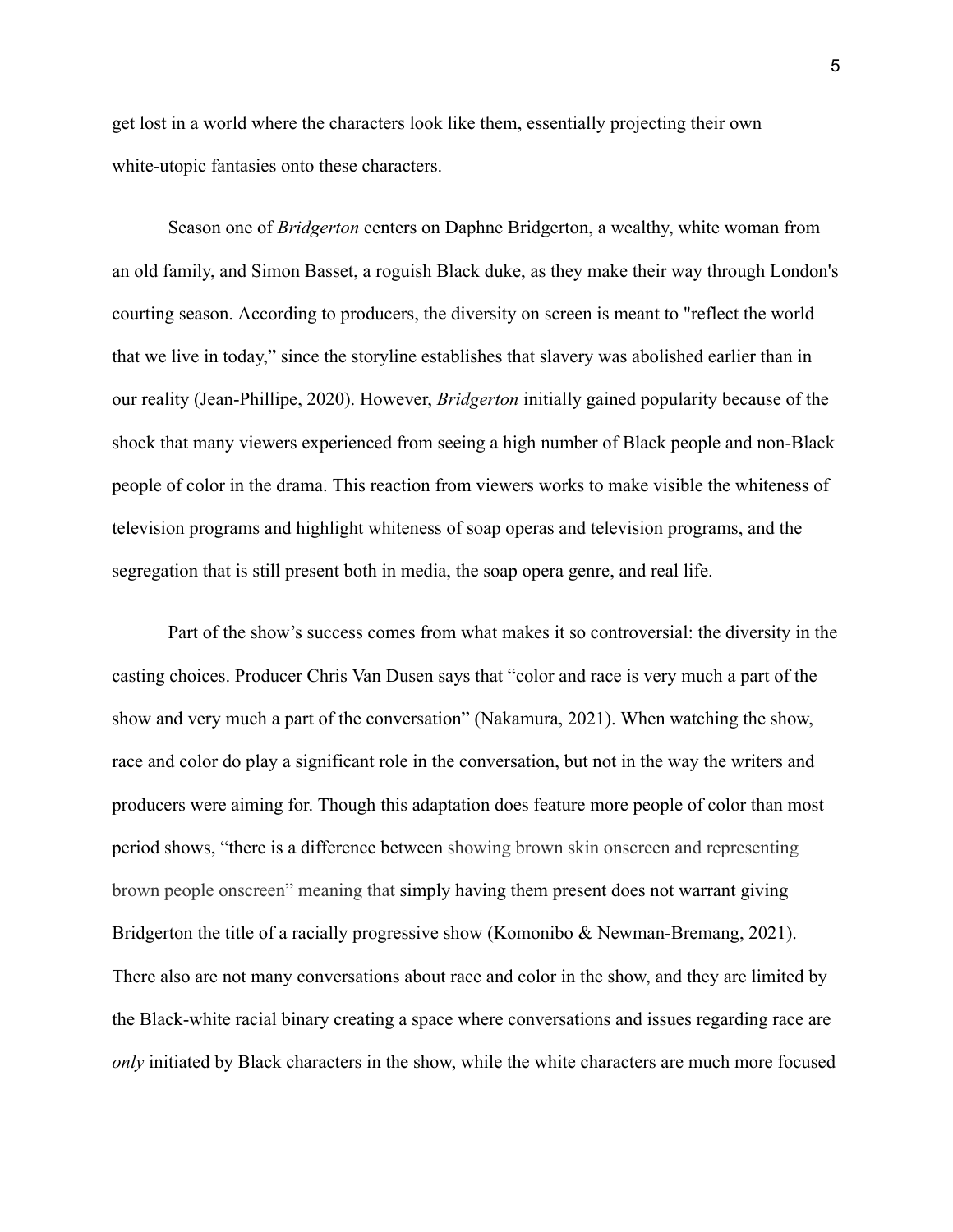on the white, patriarchal concerns of this period pertaining to marriage, dowry, and familial authority.

Critics of the show have called the presence of people of color in the show, specifically a Black duke, historically inaccurate, failing to consider that the "romances you've been reading all this time (including the *Bridgerton* series) . . . aren't realistic at all" (Hibbert, 2019). Even if the existence of people of color or a Black duke could be considered unrealistic in this period, both existed and there were members of "even Black nobility" (Jean-Phillipe, 2020). However, because of the segregation present in historical dramas (and society) today, the appearance of Black people in these shows makes for hypervisibility of Black people and Blackness. Similar period dramas like HBO's *Downton Abbey* (2010-2015), have been void of characters of color, which has been blamed on the impulse to remain "historically accurate," but "a London society should have a mixture of people from around the world of different races and backgrounds in a way that period dramas haven't adequately represented" (Valentini, 2020). *Bridgerton* actually shows "what race relations looked like in Regency London by introducing the idea of people of color in high social ranks," making it more historically accurate than other depictions of Regency life in television and film (Valentini, 2020).

Other Netflix originals with highly diverse casts like *Dear White People* (2017) and *Self Made* (2020) have had a voyeuristic aspect stemming from how those shows allow white audiences to experience Black issues and history. These shows depict Black experiences through a white lens, making the storylines softer and more digestible for white audiences. This gaze "gives the spectator an illusion of looking in on a private world" to "peek in" on cultures that they have not had access to (Mulvey, 838). Black people and culture has been made inaccessible through "defacto residential segregation" and the resulting defacto segregation of the rest of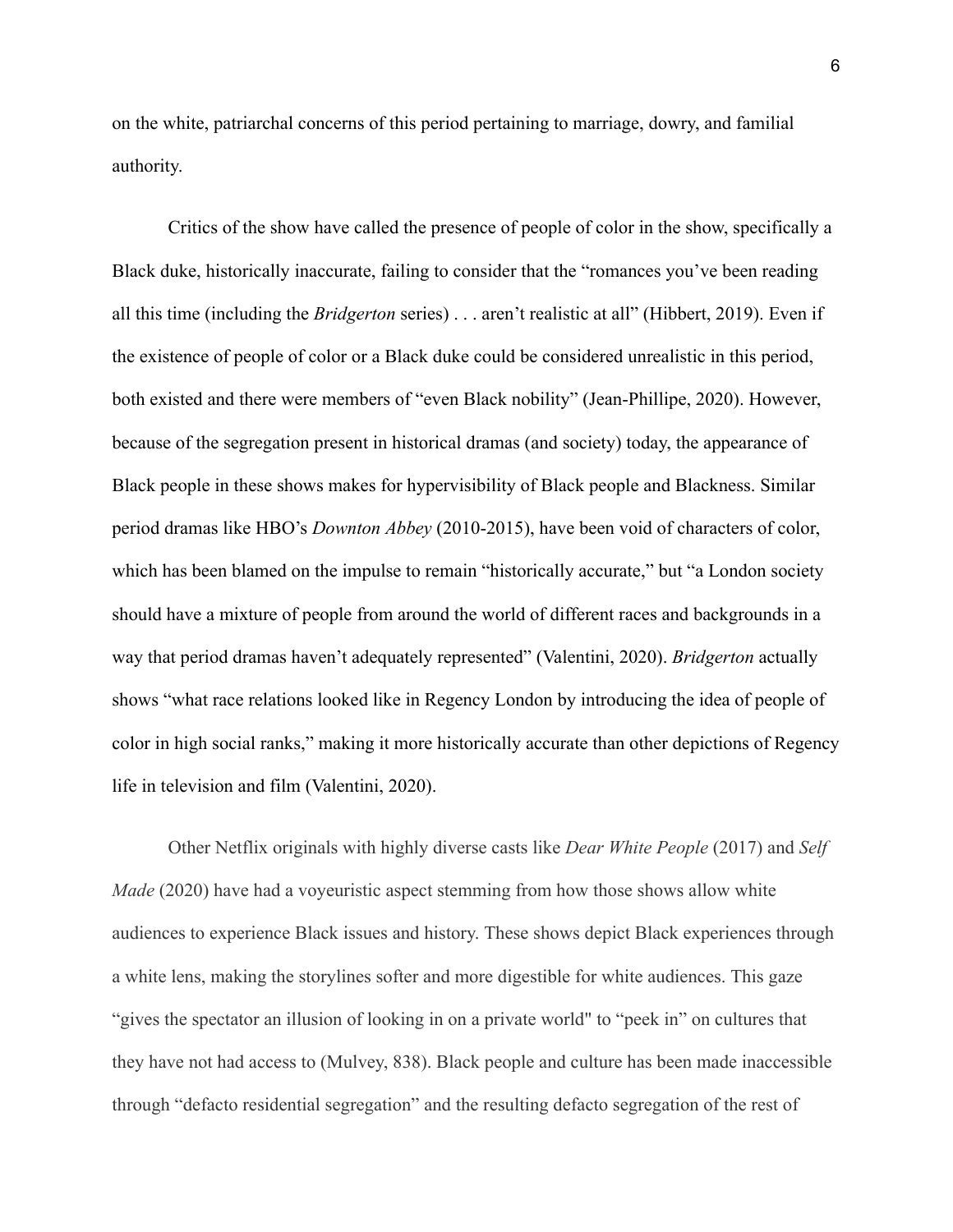American life after dejure segregation was outlawed with *Brown v. Board of Education of Topeka* (1954) (Yancy, 2019). Consequently, these shows mold perceptions of Black people and the Black experience, but the representation has been filtered through a white lens to make it more palatable for white audiences, because when oppressed groups are placed in positions where to be listened to, they need to "frame [their] ideas in the language that is familiar to and comfortable for a dominant group" (Asare, 347). While Bridgerton offers a look into a historically white property ritual (marriage) that occasionally replaces white characters with characters of color, the show offers minimal insights into the characters' cultural backgrounds or observations effects of the pernicious and deadly racism of historical period.

Given the controversies about the show's racial politics and it's tremendous success, this project offers a close textual analysis of Shondaland's *Bridgerton* at the intersection of media studies, feminist studies, and critical race theory drawing on the work of Laura Mulvey, George Yancy, Kristen J. Warner, E. Anne Kaplan, Franz Fanon, and Cheryl I. Harris on the white male gaze, narrative conventions of soap operas and telenovelas, and Black occularity, to study the visual and racial politics of *Bridgerton*. I'm interested in how the show challenges Western ideas of race and racial dominance while also buttressing the white gaze to produce what is functionally a colorblind period soap opera. In doing so, this project asks: *How does Shonda Rhimes invite the white gaze into* Bridgerton *and how does this function within or against generic conventions*? *How does she perpetuate a white aesthetic despite populating the show with so many people of color*? *How does the (hyper)sexualization of the Black characters (re)produce or counter the white gaze, particularly as sexuality is mediated through interracial relationships?*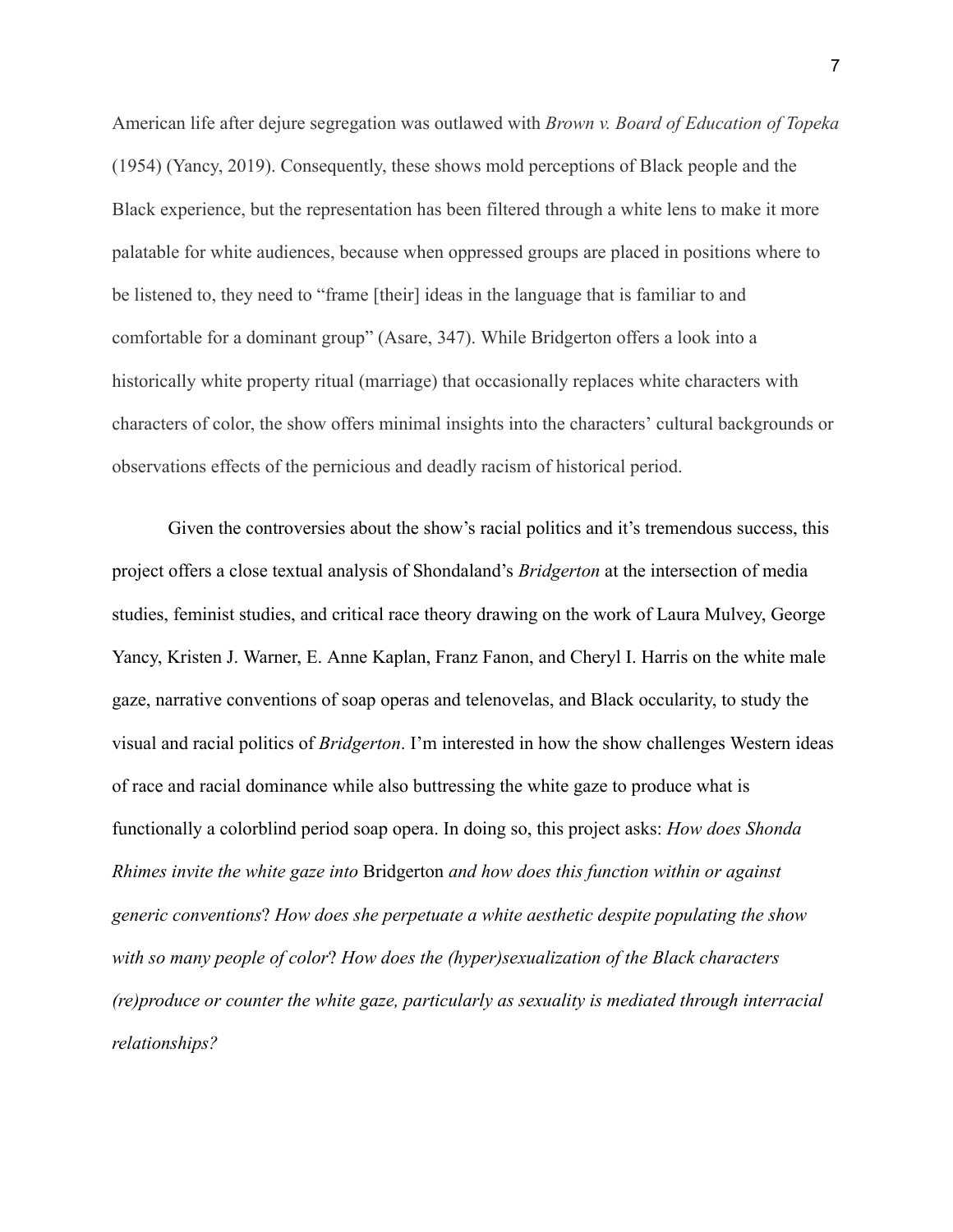In answering these questions, I suggest first that *Bridgerton* produces an interracial adaptation of generic soap opera conventions that transplants the modern white gaze into a new colonial era setting and thus re-colonizing Black people while celebrating them onscreen. Second, I argue that *Bridgerton* reproduces modes of oppression and violence used on Black people since slavery through its color-blind lens. Finally, I conclude that the show tells white stories through racial representation under the façade of diversity therefore negating and whitewashing the effect their representation could give to the communities in which they are a part. This project also offers an important consideration of a novel text produced by an iconic Black female producer to understand how the present-day Black liberation struggle is controlled on screen in ways that both conform to the white gaze and pushes against the commodification of Black bodies. As one of the first scholarly analyses of the blockbuster show on Netflix, this project offers a critical media analysis of race relations in the United States in the wake of George Floyd's murder.

#### *Bridgerton***'s Plot and Complications**

The genre of historical romances stems from Jane Austen's romance novels, which are rooted historically in the 18th and 19th centuries and the values of the time. Austen wrote these novels to express her own fantasies and values as a white woman (Garden, 2021). Her characters furthered white supremacy and the white gaze since they were all white. In her repertoire, there was only one character of color in Austen's last novel *Sandition*, "but Austen's untimely death left the novel unfinished" (Garden, 2021). Because of Austen's death, audiences do not know what the intentions for the one character of color were, but Austen's books perpetuate a white aesthetic since they are set in a period where people of color were actively exploited for their labor and natural resources as imperialism and colonization, effectively stripping England's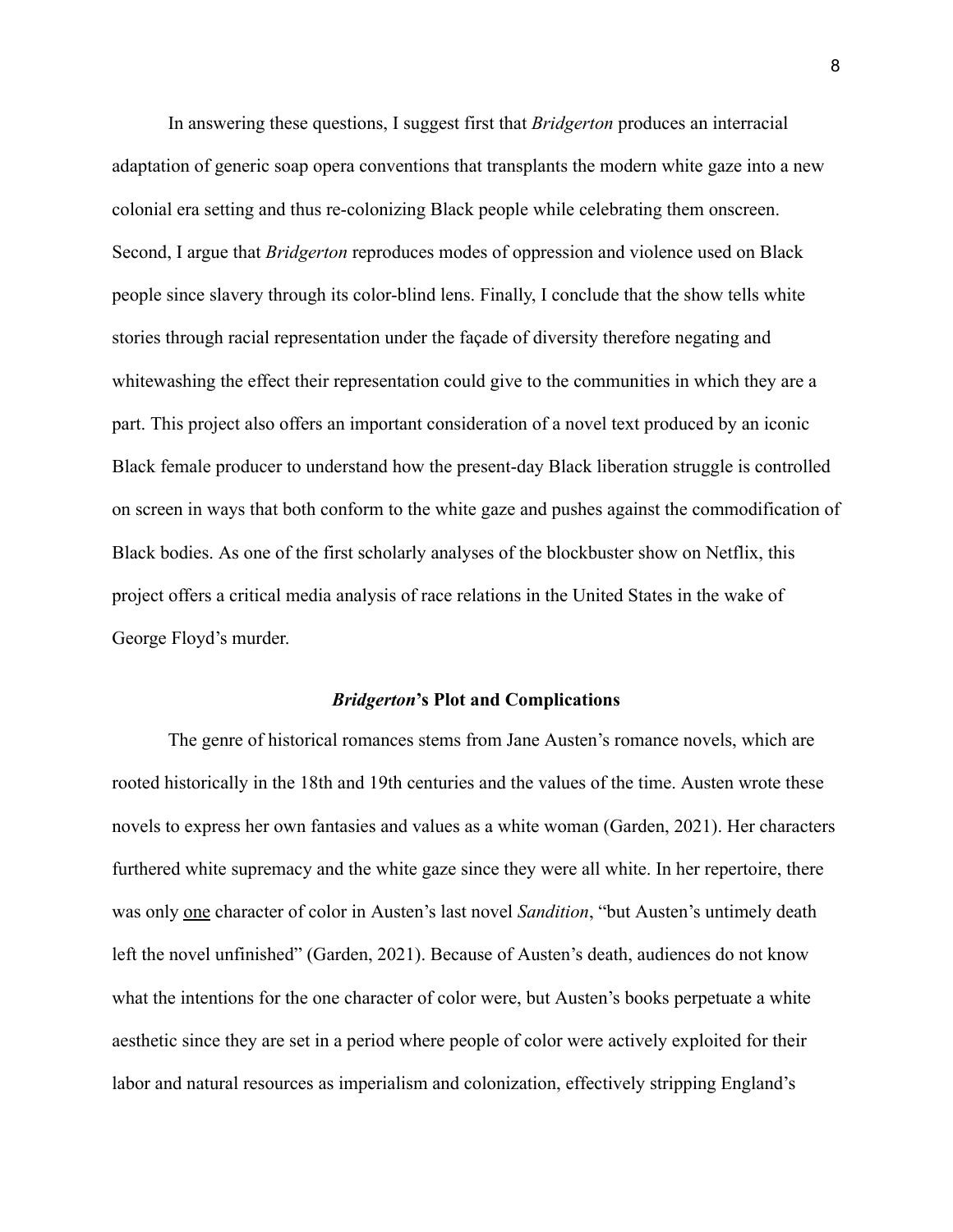colonies to the ground and "feminized, eroticized, and fetishized" the people in the colonies (Garden, 2021). People of color were also considered non-citizens in these countries because of white racism and the belief that native people or Black slaves in the colonies were "savages" compared to whites. This belief is transplanted into the historical soap opera genre and *Bridgerton* through the violence that is executed exclusively on to Black people and by Black characters.

The soap opera genre has been built up in American media by Shonda Rhimes in her career. Rhimes has built up this genre by sticking to generic soap opera conventions and adding a signature color-blind cast to all her projects. Soap operas follow a general formula, and one of the elements present in soap operas is love, either "old lovers, new passion…[or] multiple suspects" in the main character's love life (Hayward, xxx). The love stories that are often present in these dramas are mean to provide a fantasy for the viewers to experience the "self (character/viewer) and Other (love object/sex)" and the story that follows these two subjects when watching each episode (Hayward, xxx). In *Bridgerton*, the (primarily white women) audience gets to live out their fantasies on interracial romances by participating via Daphne, in this "historically white mating ritual" (Jackson, 2021).

Produced by the most famous Black female tv showrunners of our time; however, despite populating the show with Black and brown bodies, *Bridgerton* is very white. The show is based on the book series of the same name and is centered around a white family, during a time in history that many consider very white. Though the Netflix adaptation heavily populated our screens with people of color, the characters of color in the show are relegated to the sidelines and are used to build up the white plot points. The focus is the Bridgerton family, an affluent, old money white family, as the eldest daughter Daphne makes her way through the courting season.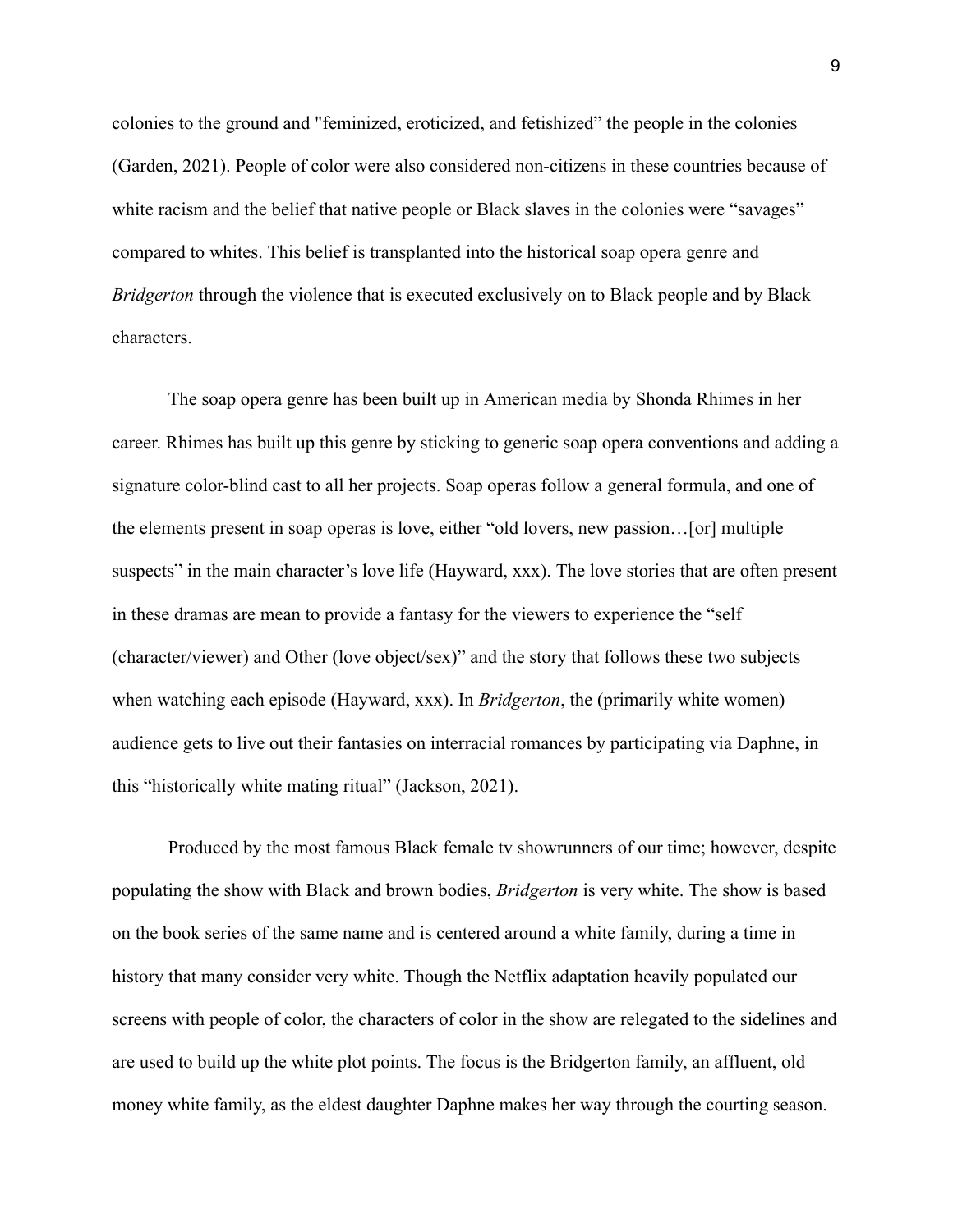Her desire and expectation to find a suitable husband and have children are implied early on as Daphne idealizes her parents' own love story and wants to find love.

The white women in the show, particularly Daphne and her sisters, are the most desired in this society, regardless of the people of color that also share the screen in smaller (often uncredited extra) roles. However, Daphne experiences several obstacles before getting her fairytale ending. Daphne begins her story by being called, "flawless," by the Queen and a "diamond of first water," by gossip columnist Lady Whistledown, gaining the immediate approval of the high society (Season 1, Episode 1). This approval gives her a competitive edge over the other women in the town but does not result in gaining a suitor fitting of her status.

All the eligible young men that come to call on the attention of Daphne are chased away by her older brother, Anthony, who prefers Lord Berbrooke, a "peculiar suitor" (Season 1, Episode 1). Berbrooke eventually tries to blackmail Daphne into marriage she does not want by invoking a "scandal [that] could wreak havoc" on her and her family (Season 1, Episode 2). While Daphne's suitors are dwindling and Lord Berbrooke is chasing her affections, Simon Basset, the Duke of Hastings, is trying to dodge marriageable young women and their mothers. The show's intentional diversity also leads to an on-screen depiction of Simon Basset as a Black man, even though the original text imparts no clues to suggest he is not white. In fact, the first time that he appears in the novel describes Simon as "striking… tall and athletic, with thick dark hair," and his eyes are "icy blue, with an oddly penetrating gaze" (Quinn, 2000). Since his return to the London scene from his travels abroad, Simon has been bombarded with single young women on the same mission that Daphne is on, to find a suitable husband; however, Simon does not want to get married. Simon and Daphne meet at a ball while she is trying to escape the affections of Lord Berbrooke. When Lord Berbrooke attacks Daphne while they were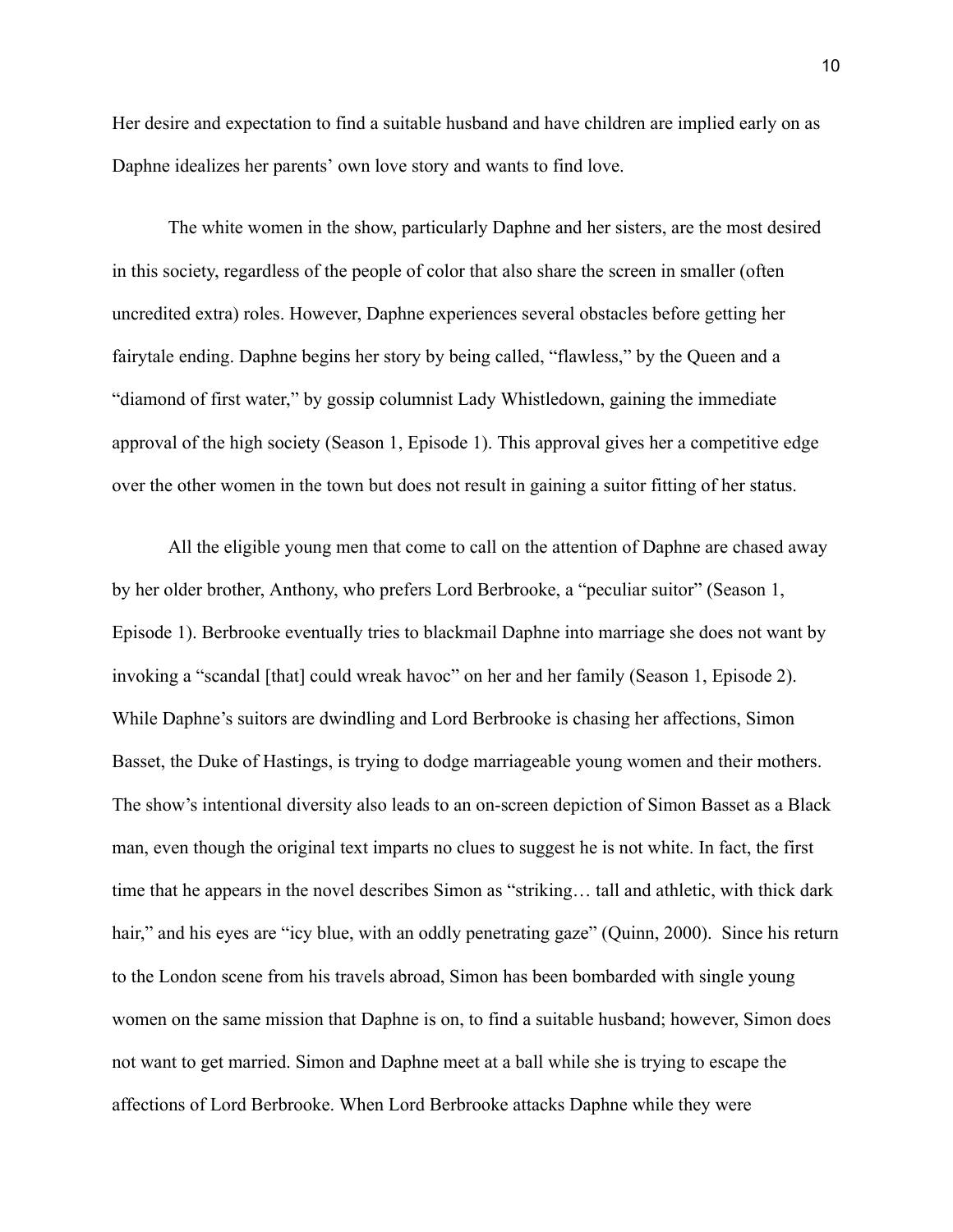"alone…on the Dark Walk at Vauxhall'' that Simon and Daphne agree to "pretend to form an attachment" so that they fool the town, the Queen, and Lady Whistledown, that they are falling madly in love (Season 1, Episode 1 & Episode two).

This arrangement benefits both by ensuring that "every suitor will be looking at [Daphne]" again and ensuring that ambitious mothers and single women in the town will not continue trying to "claim [Simon] as their prize" (Season 1, Episode 1). However, as the season continues, we see the affection the pair holds for each other grow from a business transaction to friendship to ultimately falling in love. After a passionate kiss in the garden the Simon and Daphne, along with her two older brothers, Anthony and Colin, scramble to defend Daphne's honor. Unfortunately for Simon and Daphne, Cressida Cowper, one of Daphne's white competitors in the London social season, "Cressida Cowper witnessed [them] in the garden" (Season 1, Episode 4). Though the kiss is a confirmation of mutual attraction between the two, because Cressida witnessed it, Daphne and her family will be "condemned to shame and reproach" if anyone finds out the couple kissed before marriage (Season 1, Episode 4). To solve this issue, "the duke and [Daphne] are to be married," meaning that Daphne secures the future that Daphne wished for. However, Daphne is under the impression that her husband "[does] not love [her] and despises [her] so", and she forced him into a loveless marriage (Season 1, Episode 4). Simon, though he did not initially want to get married, falls under the same belief that this situation forced Daphne to marry him. After a passionate wedding night where they declare their "burning" for each other, they begin a happy honeymoon period of their marriage (Season 1, Episode 5).

This happiness lasts until Daphne realizes that Simon is lying to her about his ability to have children, and thus she rapes him in an attempt to have children of her own (Season 1,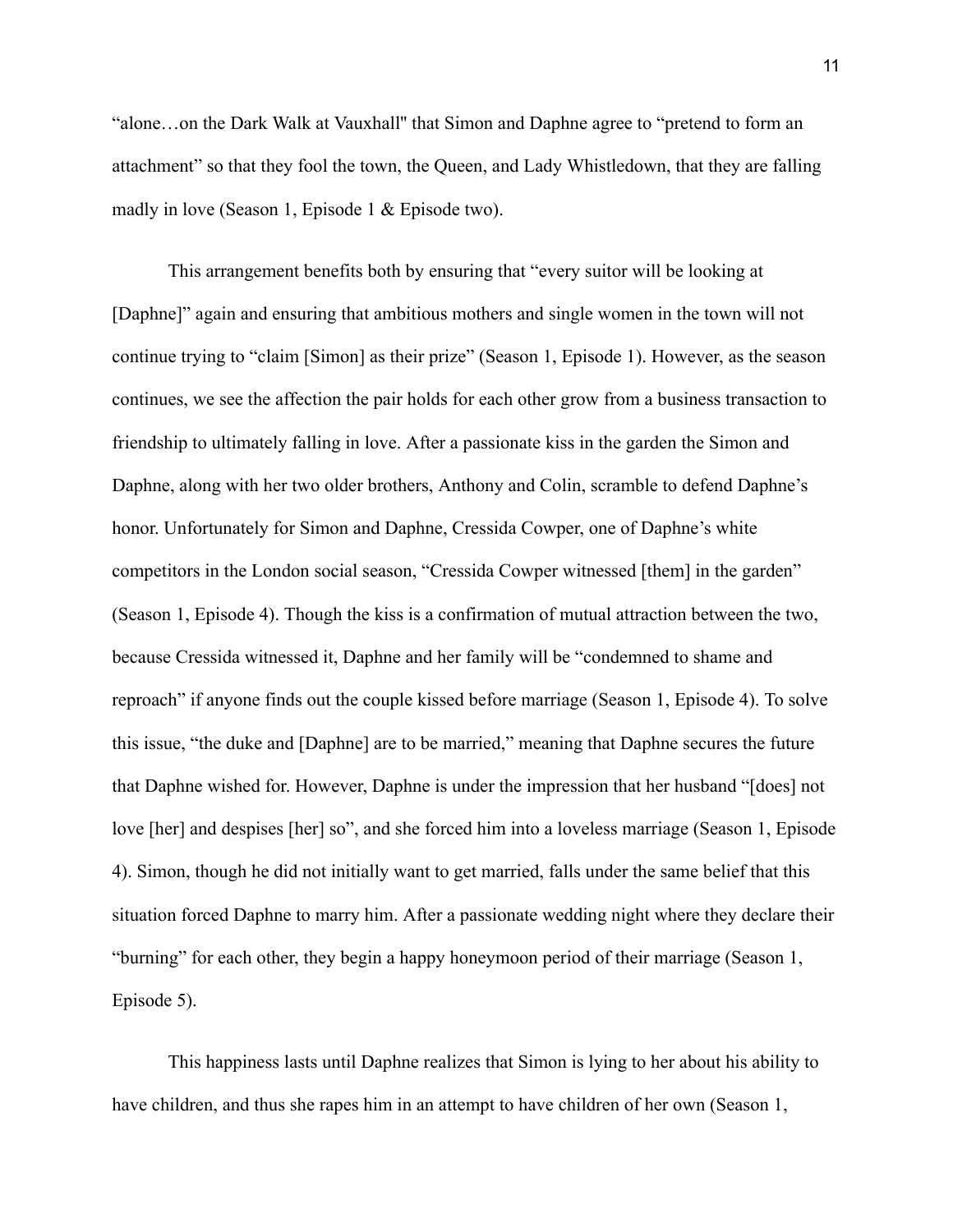Episode 6). This particular sex scene between the two is an act of rape because Simon does not consent to giving Daphne his "strong healthy seed" so they can have children, and he has made it clear that he does not want any children as well (Season 1, Episode 6). Daphne's act of rape essentially colonizes Simon's body through their sexual relationship and "closes down the possibility of free agency" that Simon has gained as a free Black man (Neilsen, 2011). The next couple of weeks threaten to separate the couple. Nevertheless, they eventually make up and can recapture the magic of their relationship once again. The season ends with a shot of Daphne giving birth to their child while Simon looks at them fondly.

Though the storyline focuses on Daphne and the Bridgerton family, there are also subplots centered around the supporting characters. Simon gets his arc outside of his rake persona. We learn that as a child, Simon was abused and neglected by his father because he "had trouble speaking as a child"(Season 1, Episode 8). The late Duke of Hastings also had a "strained" marriage with the previous Duchess and was very concerned with "[having] an heir" to continue the Hastings name (Season 1, Episode 6). Because he was neglected by his father, Simon is raised by Lady Danbury, a close friend of his mother and a former slave, who "showed [Simon] what he was capable of" (Season 1, Episode 8). The abuse of Simon's mother and later of himself has contributed to his desire to never have children or marry, swearing on his father's deathbed that "the Hastings line will end with [him]" (Season 1, Episode 1). One of the biggest plots outside of the main characters is the love triangle between Marina Thompson, a light-skinned Black woman, Colin Bridgerton, and Penelope Featherington. The Featheringtons are an affluent family much like the Bridgertons, and Penelope is one of their daughters that is going through their first courting season. When Marina arrives at the Feathington household, the Featherington women are left in shock at her beauty and Lady Featherington is immediately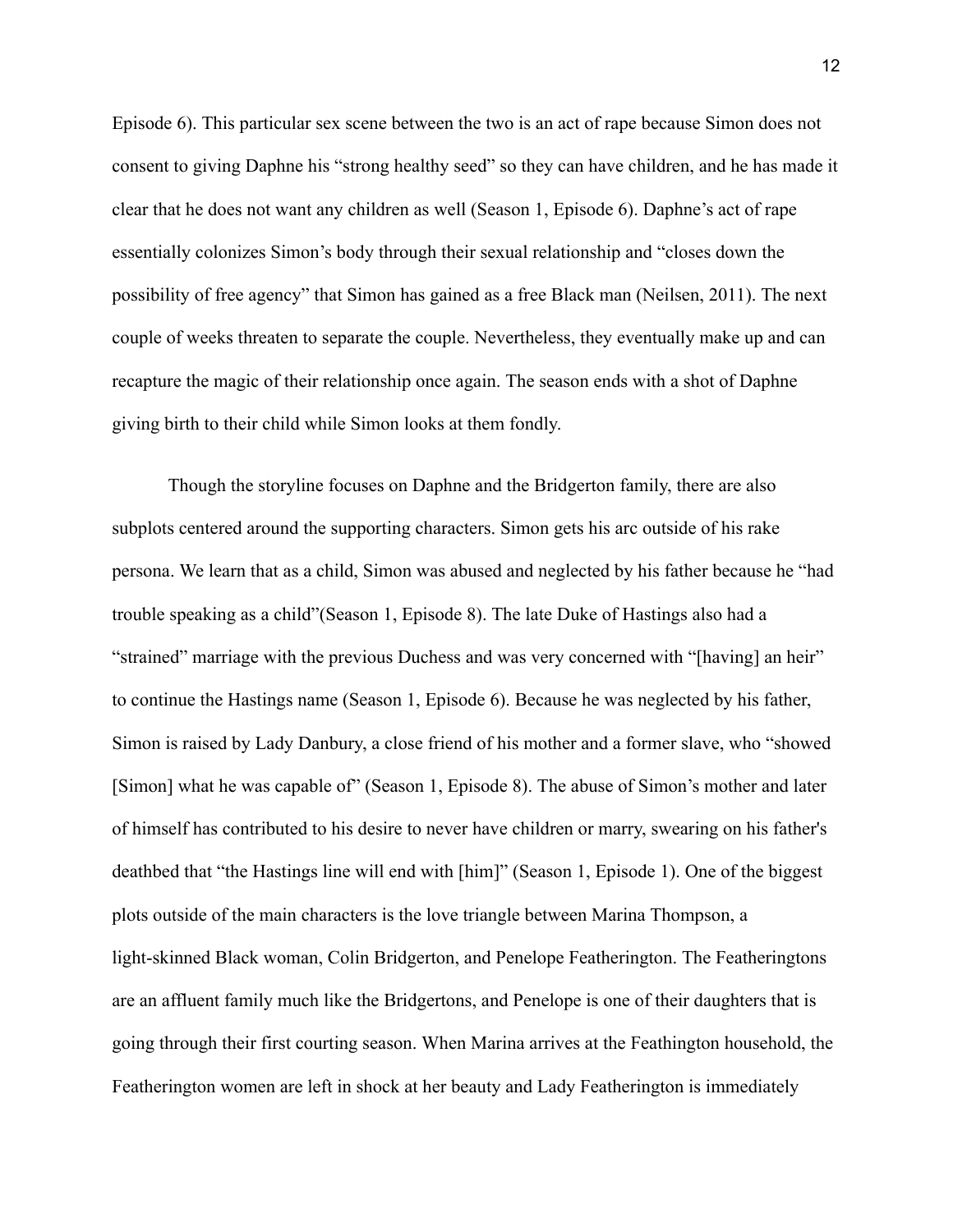threatened by her presence. Marina is declared "an even rarer jewel of only the most remarkable brilliance" and has many suitors calling for her attention, while the Featherington girls do not have any (Season 1, Episode 1). However, the excitement quickly comes to an end for Marina when "[she hasn't] bled" in the month that she has been with the Featherington family, meaning that she is pregnant with an old lover's child (Season 1, Episode 1).

After a period of isolation imposed by Lady Featherington, Marina and Lady Featherington hatch a plan "[Marina] will seduce [Colin]" into marriage to ensure that he does not suspect of Marina's pregnancy occurring before they married (Season 1, Episode 5). Penelope hears of this plan while snooping in on conversations and tries to warn Collin that "[Marina's] heart belongs to another" and that the relationship with another man "was no mere flirtation" but Penelope is too late and the couple becomes engaged (Season 1, Episode 6). Marina's pregnancy is revealed by Lady Whistledown, and she promptly "falls from grace"(Season 1, Episode 7). This revelation "leaves a horrid smear" on Marina, the Featherington family, and the Bridgertons and all are left humiliated (Season 1, Episode 7). Though Marina does obtain the future she wants for her child by securing a "respectable marriage" to her lover's brother, it occurs on Penelope's terms not Marina's (Season 1, Episode 8).

Though *Bridgerton*'s plot makes it seem like a typical historical romance, there is a lot more nuance to the story. The Regency era is defined by its extravagance, and most notably the opulence and extreme wealth that is displayed in the social events of the aristocratic families. However, when considering how recent the emancipation of Black people is in this storyline, as well as the historical context of the period, the wealth came from "directly [enriching] themselves from the transatlantic slave trade" (Hinds, 2021). The story also makes the Black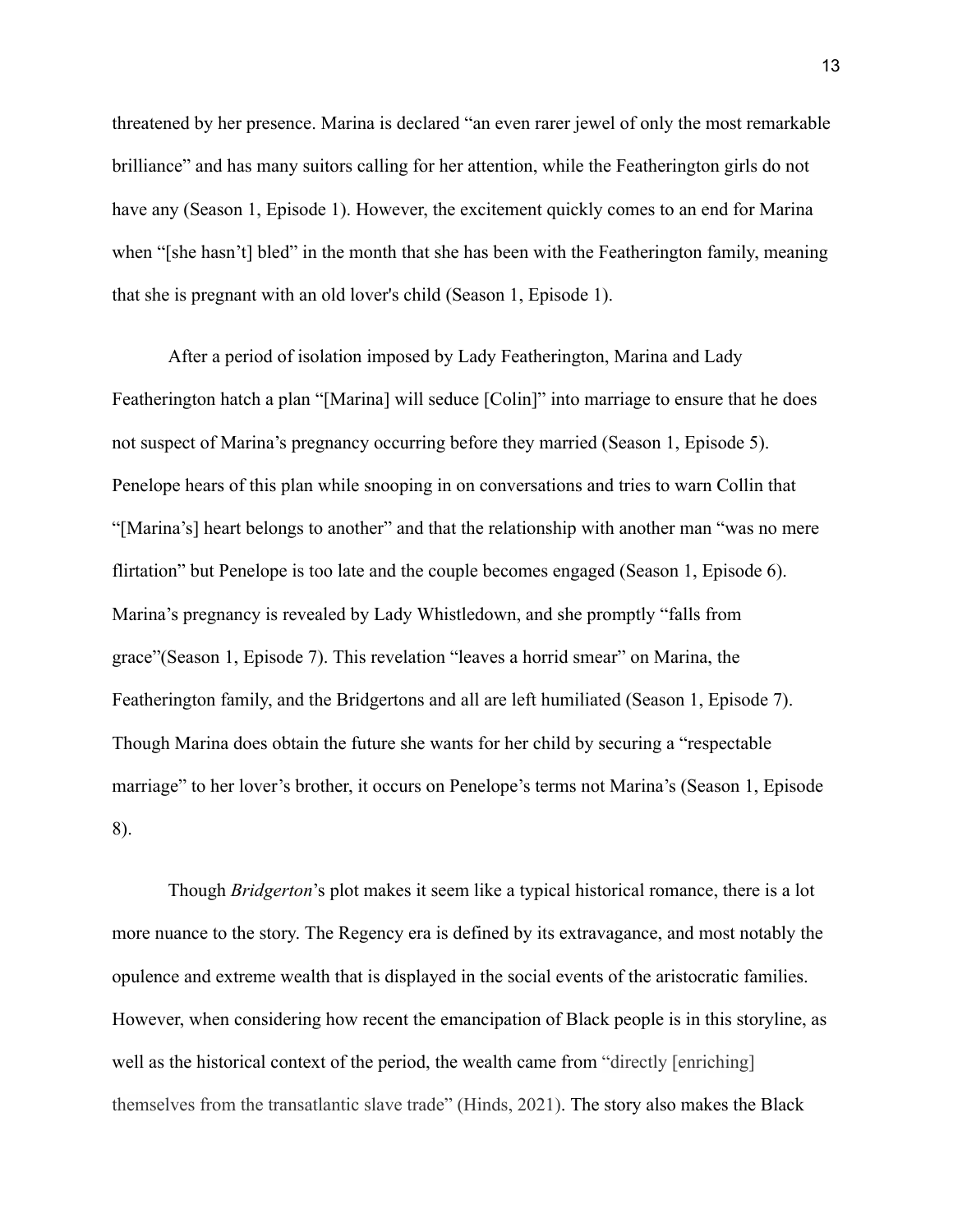characters complicit in their own oppression. In the show, the marriage between Queen Charlotte, a then-slave, and King George sparked massive emancipation and desegregation of society. After the emancipation, the monarchy "granted this [money]" to Black freedmen and women, like the late Duke of Hastings and Lady Danbury (Season 1, Episode 2). The extreme wealth that the Black characters have inherited is connected to the suffering, exploitation, and subjugation of their race for the profit of the white people they are surrounded by. However, the caveat to the monarchy granting land and money to Black people after emancipation is that they "must remain extraordinary" meaning that the Black elites must work to be even greater than their white counterparts and cannot make mistakes as it could cost them everything (Season 1, Episode 2). The depiction of Black and white aristocrats living in harmony with each other when This denial "an empire that has colonized so many nations all over the world" creates a narrative that erases the oppression brought to Black people and non-Black people of color by fantasizing that there were no long-lasting consequences of said oppression (Salam, 2021).

Though the producers of *Bridgerton* want audiences to see the show as an exemplar of media that fosters diversity and racial acceptance as they "tried to imagine history and the world in the way [they] wanted to see it," ultimately creating a color-blind Regency society (Nakamura, 2021). This color-blindness still results in whiteness being the most significant aesthetic throughout the show. Ultimately what we see playing out on our screens is the affirmation of whiteness as the ultimate beauty standard even in a supposedly color-blind and post-racial society and the social benefits that whiteness and being associated with whiteness brings. From the ways that white women are depicted on-camera compared to Black women to the sexualization and villainization of Black men and women and their storylines. Ultimately, the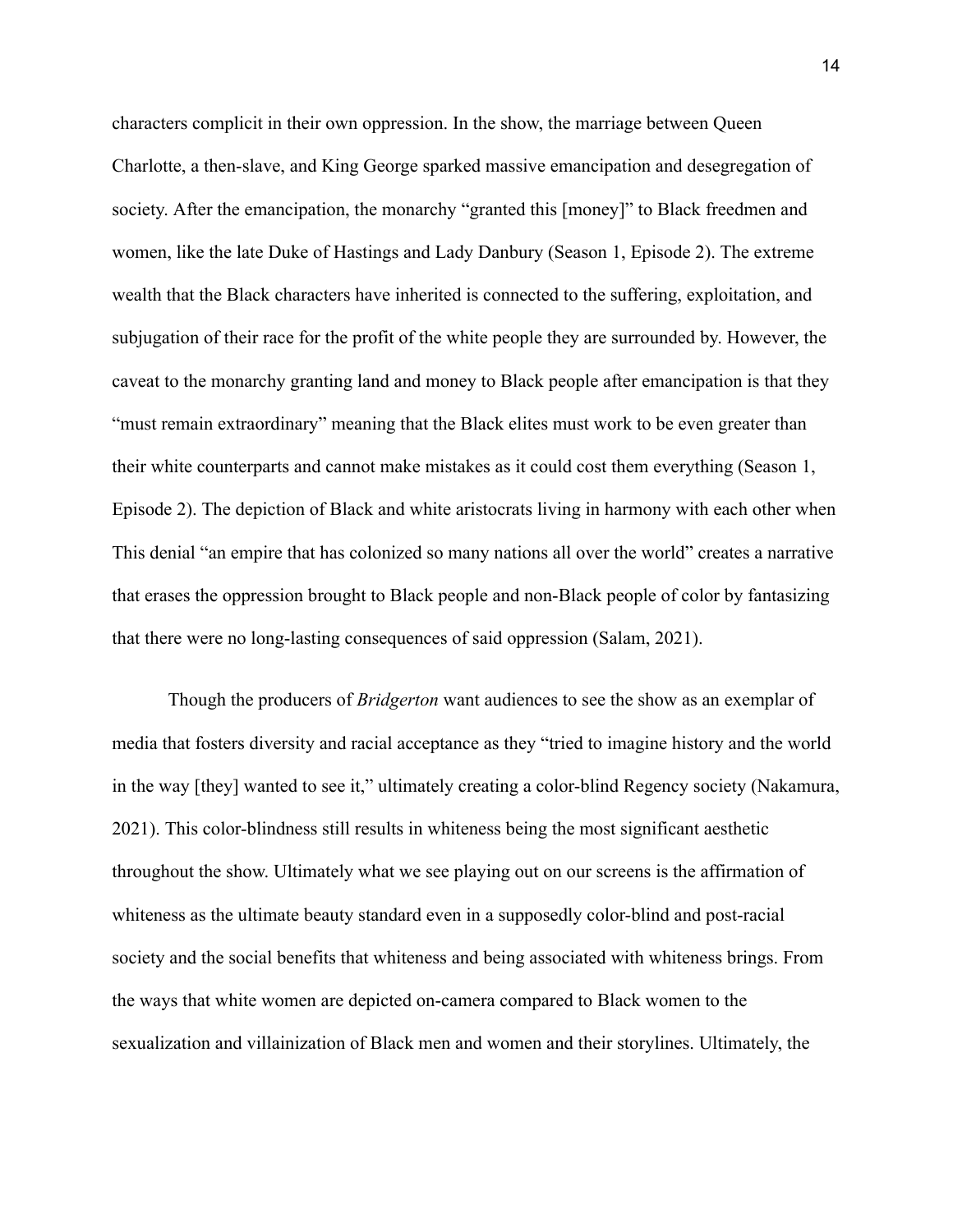show perpetuates cycles of white violence and white supremacy that have been present in our society for hundreds of years.

#### **How Interracial Marriage Functions in** *Bridgerton*

Though Rhimes has populated the show with Black people and non-black people of color and creates interracial couples, the story itself does not touch on the possibility of a racialized experience within these interracial relationships. Interracial relationships have an inherent power imbalance; this imbalance is the product of a society built on slavery, colonization, and white supremacy which creates a "highly and historically racialized society" that shapes the lived experiences of Black people and non-black people of color (Kaplan, 1997).

Given the context from the show's storyline, the Regency era, and the writers' goals with the series, *Bridgerton* and its society should create explicitly racialized experiences for the interracial couples that the audience can recognize from "the world we live in today" (Phillipe, 2020). However, much like the other shows in Shonda Rhimes' repertoire, regardless of the skin color and racial differences that the characters show, there is an intentional "neutralization of race" (Warner, 2014). By neutralizing their race, the characters shed any racialized experiences that they would live through in a post-slavery, post-colonization world and live their lives as whitewashed Black and brown people. Rather than deliberately reproducing racism, *Bridgerton* works to deliver a "colorblind package like contemporary racism and promotes an assimilationist perspective that encourages the view that race does not matter" (Warner, 2014.) Despite attempting to camouflage Black and non-black people of color with white storylines, the characters in *Bridgerton* still live racialized experiences within their interracial relationships.

The interracial relationships in *Bridgerton* also serve to hypersexualize the Black and non-black people of color characters. Black men and women in *Bridgerton* serve as the catalyst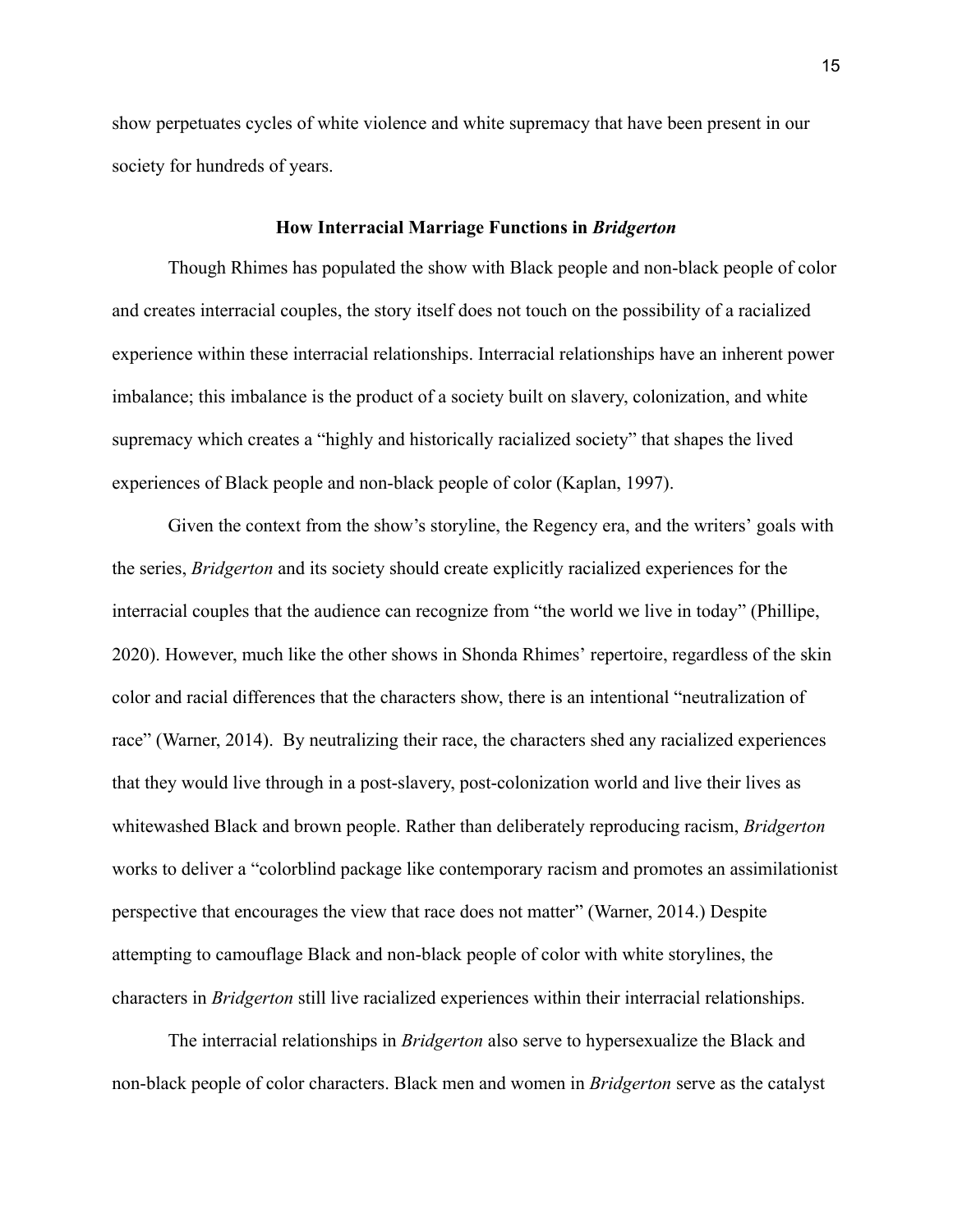for white men and women sexual and romantic awakenings. Though this may not seem like a destructive relationship dynamic, anyone can be someone's romantic or sexual interest, the way that the relationships play out on our screens are what produce harm. The first season focuses on the coupling between Daphne and Simon, which are now a part of an interracial couple because of the "blindcasting", or the process of not working race into the script, methods that Shonda Rhimes employs in her shows (Warner, 2014). Though the couple begins their relationship without any sexual or romantic intentions, this starts to change as Daphne develops feelings for Simon. After Daphne begins to develop feelings for Simon, the way that he is seen by the audience takes on a "scopophilic…pleasure in using another person as an object of sexual stimulation through sight" (Mulvey, 1975). Rather than seeing Simon as a human being, we begin to see him as an object that Daphne intends to own, both sexually and maritally. The first instance of this occurs when Daphne gazes longingly at Simon while he is licking a spoon after they eat ice cream together, an action that is known in pop culture to simulate cunnilingus (Season 1, Episode 3). Daphne's ownership over Simon's body grows throughout their relationship, ultimately culminating in Daphne raping Simon after finding out that he was lying to her about his ability to have children. However, throughout their honeymoon period the viewers get to see numerous sex scenes between the couple. The focus in the sex scenes is not Daphne, but Simon and his body. The focus on Simon's body not only hypersexualizes him, but also re-colonizes his body.

In *Bridgerton*, love was able to "conquer" slavery through the vehicle of Black-white interracial romances. The interracial romances in the show also work to "legitimize Black women as rival beauties to white women" (Asare, 2017). The interracial romances also show that Black women, specifically darker-skinned women, are not going to end up the favored woman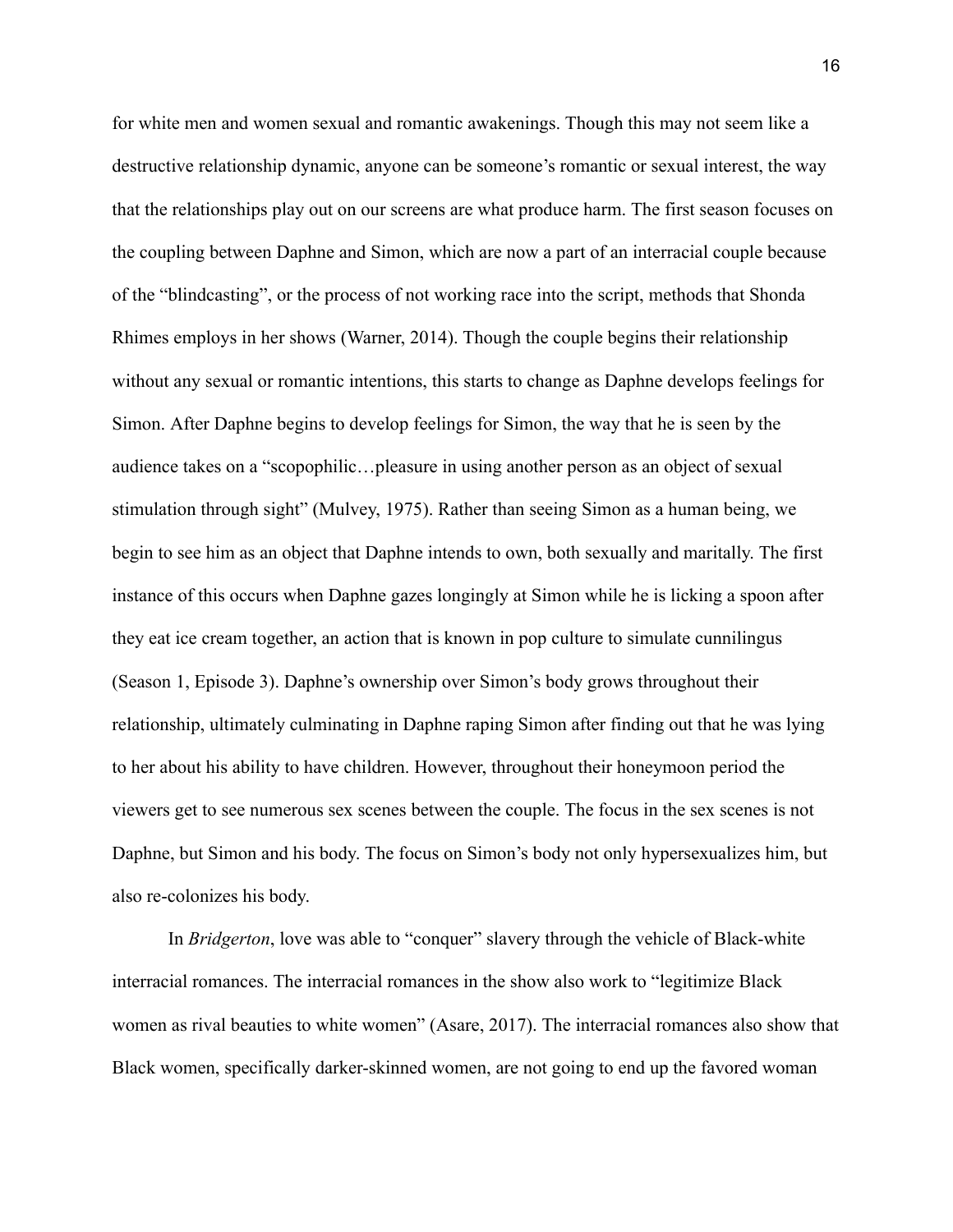because "the media is still biased towards who approach a 'White standard' of beauty" (Asare, 2017). Although *Bridgerton* has "conquered" slavery, these interracial romances reproduce the same patterns of oppression that have existed since slavery was in practice, especially when concerning Black women.

As a result of the presentation of Black women in the show, we see the hyper-sexualization of Black women through their sexuality through Marina's storyline. Marina is immediately "kept away" by Lady Featherington after finding out she is pregnant and keeps her hidden from her daughters so that they do not catch the moral degeneracy associated with pregnancy (Season 1, Episode 2). Marina's isolation, along with the innocence that Penelope, Eloise, and Daphne show when all three begin asking how women become pregnant, serves to highlight the "sexualization of Black women in *Bridgerton* compared to the show's obsession with the chastity of white women'' (Garden, 2021). Marina's hyper-sexualization by the Featheringtons also works to reinforce the "shaped perceptions of Black sexuality in women" (Asare, 2017). Marina plays the role of the Jezebel in the series, a "distorted image of Black femininity" that has endured throughout history (Asare, 2017). Marina is "a seducer/manipulator that obtains sexual drives that are uncontrollable" and the Black female sexuality is villainized through her occur through the seduction of white men through the characters of Sir George and Collin Bridgerton (Asare, 2017). Her pregnancy further solidifies her position as the Jezebel since she must try and manipulate men into marrying her so that her position in society will not be jeopardized by her child. However, as a pregnant Jezebel, Marina is a threat to the "critical core of a system of [the] system of whiteness" by seeking a rich white man to marry so that she can have a good future for herself and her child (Harris, 1993). The fact that Marina also wants to have a choice into which family she brings her child into also takes her from a "poor Black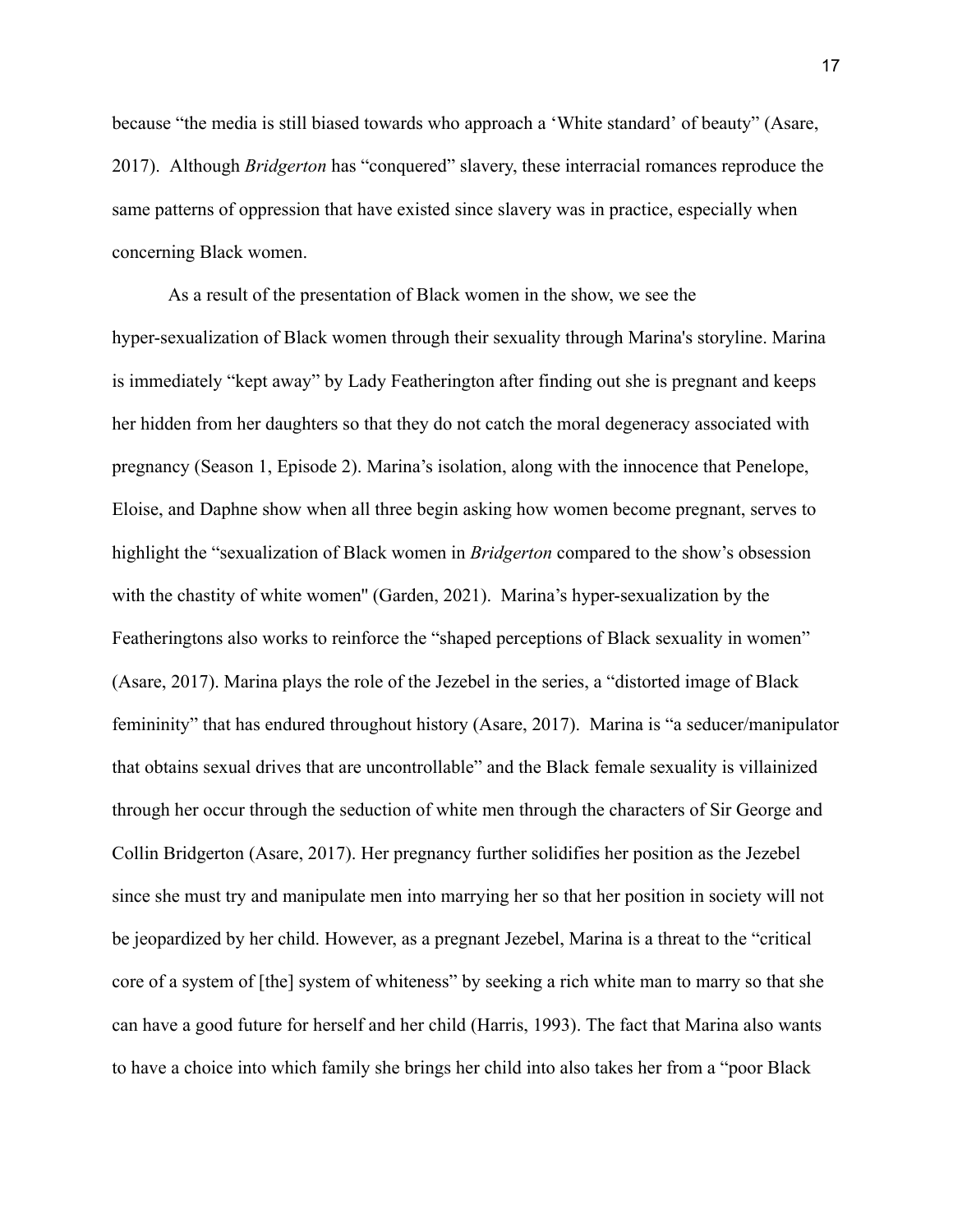thing" that whites must save to a human being with the freedom to bring "the next generation of human subject" to any family she chooses (Yancy, 2017). Thus, Marina both breaks the patterns in the show that establish Black people as white property while also threatening white property with her insistence that she have a choice in who she marries and which rich white family she brings her children into.

#### **The Violence that** *Bridgerton* **Inflicts on its Black Characters**

*Bridgerton* follows the typical romance genre formula by showing the men in the story perform acts of violence to seem dashing to the audience; however, many of the acts of violence in the show are inflicted upon its Black characters, specifically the Black male characters. Expressing violence through the Black male body in a show that is based around a white reality continues patterns of violence that not only create an "objectification by the white gaze" but also portray Black males as "lethal and threatening in the white imaginary" (Yancy, 2017).

The boxing scenes in *Bridgerton* are an example of how violence Black male body is used as a spectacle and exemplify the stereotypical Black masculinity as it is understood by the white gaze by showing two Black men performing "dangerous and threatening" acts of violence (Yancy, 2017). The two Black characters that are seen engaging in this violent show of masculinity are Will Mondrich, Simon's best friend, and Simon; Will through boxing as his profession, and Simon through boxing as stress relief. Will's character is based on the Black British boxer, Bill Richmond, Britain's "first Black sports star" (Elton, 2013). The scenes with Will and his story are limited, as he was "essentially just there as a device to fuel one white family's narrative, and to remind Simon of his (mysterious) ties to the working-class Black community" (Romano, 2021). However, many of Will's scenes feed into "white racist violence which disavows itself only to brutalize the specter that embodies its own intention" through the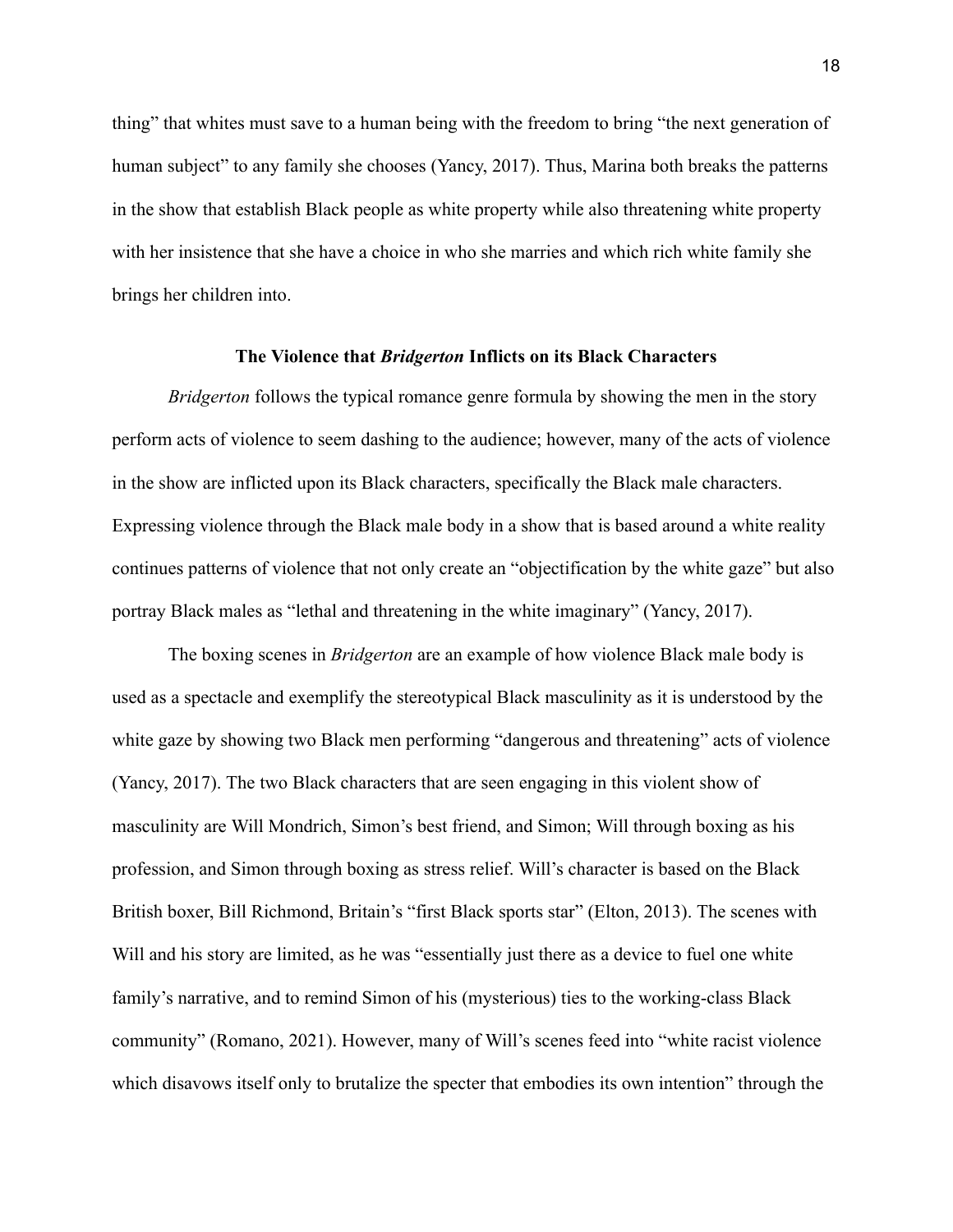interracial fights that he participates in and as a function of the predominantly white spectators, both in the boxing match's audience and the actual viewers of the show as well (Yancy, 2017).

The promotional poster for a "battle" between Will and his opponent Billy Gillespie, in which the portrayal of the match is reminiscent of the posters that are associated with Bill Richmond's match with Thomas Crib (Season 1, Episode 4; Stezano, 2017). The match between Will and Gillespie itself introduces the white gazing the fights Bill Richmond experienced as "a Black man…besting the best young white boxers in England" (Stezano, 2017). The outcome of the boxing matches is heavily gambled on, as shown through the discussion before Will's final match of the season spectators excitedly yell at the book maker "Three-to-one Iron Fist to win! Five-to-two in favor of Iron Fist!" (Season 1, Episode 8). By attaching value to the violence that Will is going to experience and exert on his opponent, the match's (white) audience is reinforcing the "white domination" where "Black do not appear fully human" (Yancy, 2017). The violence that Will experiences, along with the monetary value the spectators add to the boxing matches, also serve to emphasize fact that the white gaze, and thus white people, see the Black body as an object where "white racist pleasure, masochism, and dominance" can be displayed by basically purchasing Will's body (Yancy, 2017). The ownership of the Will's body calls back to the recolonization of the Black body by reproducing patterns of oppression present in white supremacist societies since slavery was practiced.

The only times that *Bridgerton*'s storyline includes dark-skinned Black men, other than using them as props for Daphne, is when they are being violent. Though we see this throughout the season with Will's storyline and his boxing matches, the relationship between Simon and his father, and the brawls that Simon gets because of Daphne, also illustrate violent Black masculinity. In learning Simon's backstory, we learn of the violent acts, both physically and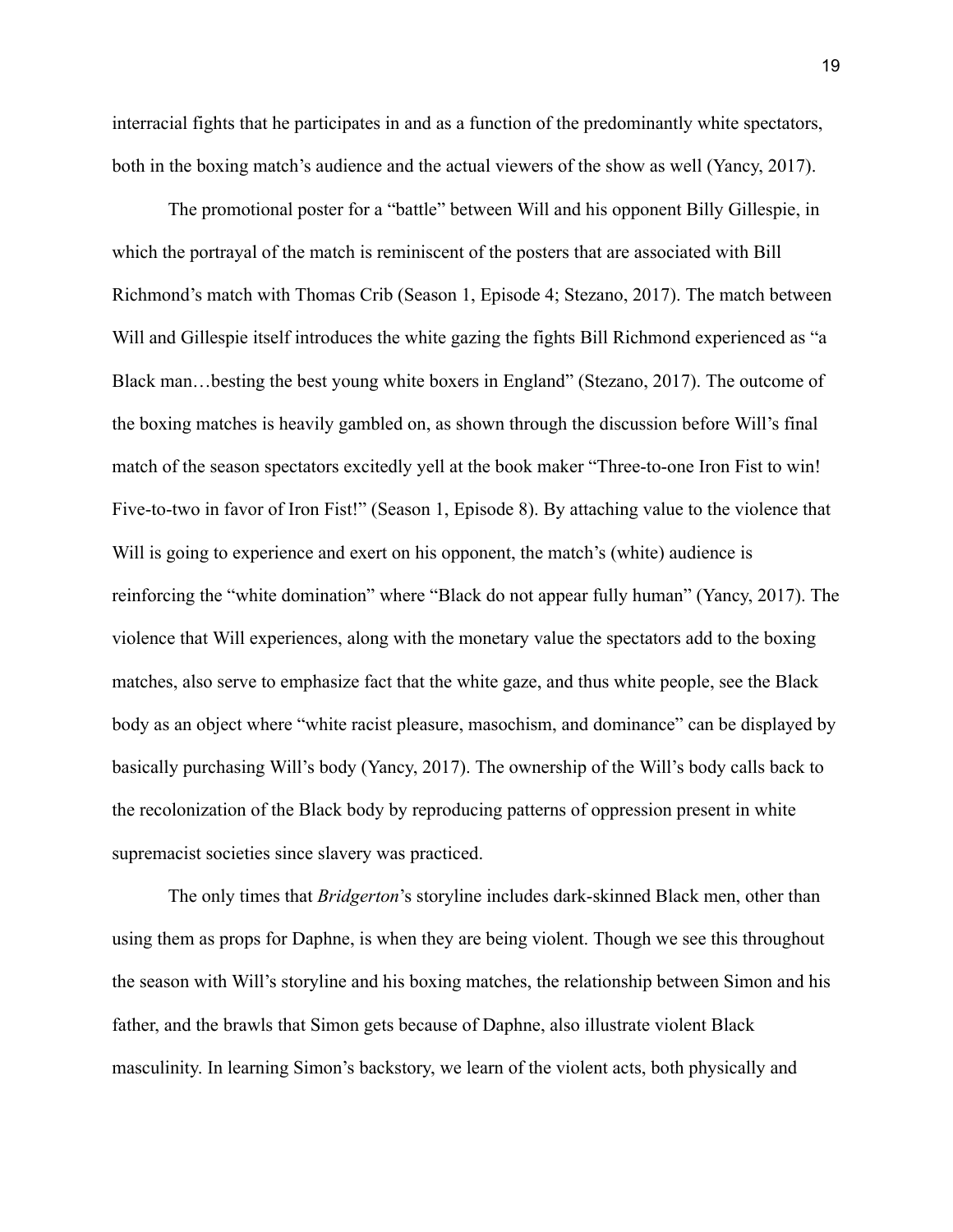psychologically, that the late Duke of Hastings performed on his son and his wife. When Simon is a small child, the duke wants to hear Simon speak and exclaiming that he "shall get a sound out of him still" while raising a brush to hit him (Season 1, Episode 2). This act of almost violence serves as a visual confirmation that even in imaginary settings, "Black males still embody a lethal and threatening presence," extending beyond the Black male body as a threat to whiteness and shows Black men as a threat to Black families as well (Yancy, 2017).

The Black male characters are not the only ones in *Bridgerton* that are subjected to violence, Black women, in particular Marina, experience violence throughout the show both psychological and physical at the hands of the white characters. While in the care of the Featherington family, Marina is subjected to both physical and psychological stress and abuse multiple times. When it is revealed that Marina is pregnant, she is "kept away" by Lady Featherington until they can come up with a solution to this disastrous situation (Season 1, Episode 2). Marina must marry despite being in love with the father of her child, and it is only after she reads a fabricated letter saying that "[Sir George] pretends there was nothing between [them]" that she begins to participate in courtship rituals with intent to marry (Season 1, Episode 3). The letter is an "effort" by Lady Featherington and Mrs.Varley, the Featherington housekeeper, to show her "the truth about men" (Season 1, Episode 3). Though this effort to do "what is right and what is best" was done to protect Marina and her child from a life of poverty "if she does not agree to be married" Lady Featherington causes Marina a tremendous amount of emotional distress (Season 1, Episode 3). However, this help serves to reinforce whiteness as a force that "[destabilizes] and traumatizes" Black women (Yancy, 2017). Also, although these actions may seem noble because they are intended to help Marina, the Featheringtons are basically investing in Marina's future, and her pregnancy threatens the family economically and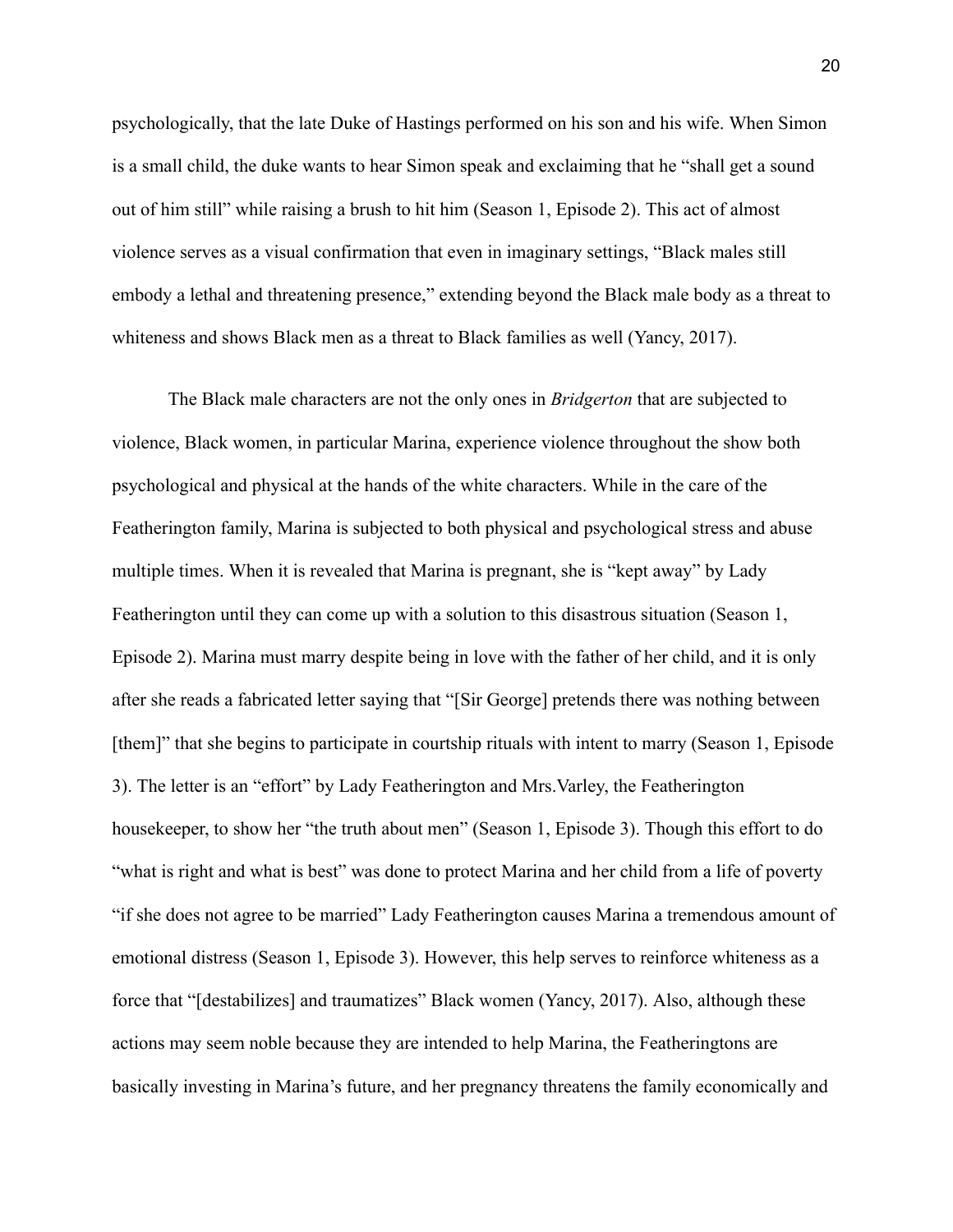socially. Lady Featherington needs Marina to cooperate and get married to pay off her husband's debt to Marina's father, thus making Marina "[an] object of property" that can be manipulated to fit white needs (Harris, 1993). An instance of this manipulation is the physical violence Marina experiences while under the Featherington's care. Since the Featherington family does not have the money to fund their lifestyle and because of this the girls must reuse dresses. Rather than getting her refitted for dresses to fit a pregnant body, we see her being forced into corsets that no longer fit her to the point where the modiste says that "perhaps [she] took [Marina's] measurements wrong" and she struggles to tighten the corsets (Season 1, Episode 3). Though corsets were largely support garments, "wearing tightly laced corsets…had negative health effects on the unborn baby" meaning that this handling of Marina's body would have harmed both her and her child (Bach, 2015). The carelessness of not refitting Marina's corsets, along with the falsification of a letter from Sir George, serve to reassert the white "violence that [fragments and traumatizes] Black embodiment" and continues patterns of Black people as white property (Yancy, 2017).

#### **Conclusion:***Bridgerton* **and Color-Blindness in a Post-2020 World**

Creating a reality where race is neutralized through colorblindness does not mean that racism or its proxies do not exist, especially in a reality where the meaning of power is constructed through "a long history of white domination" via colonization and slavery (Yancy, 2017). *Bridgerton* was initially painted, by both its producers and much of its audience, as a feminist and progressive text; however, analysis of its content has proven otherwise. Color-blind attempts to create a post-racial society (as opposed to a post-racist society) only work to "reinforce and sustain white hegemony and mythos" that has been held over Black people and other people of color for hundreds of years (Yancy, 2017).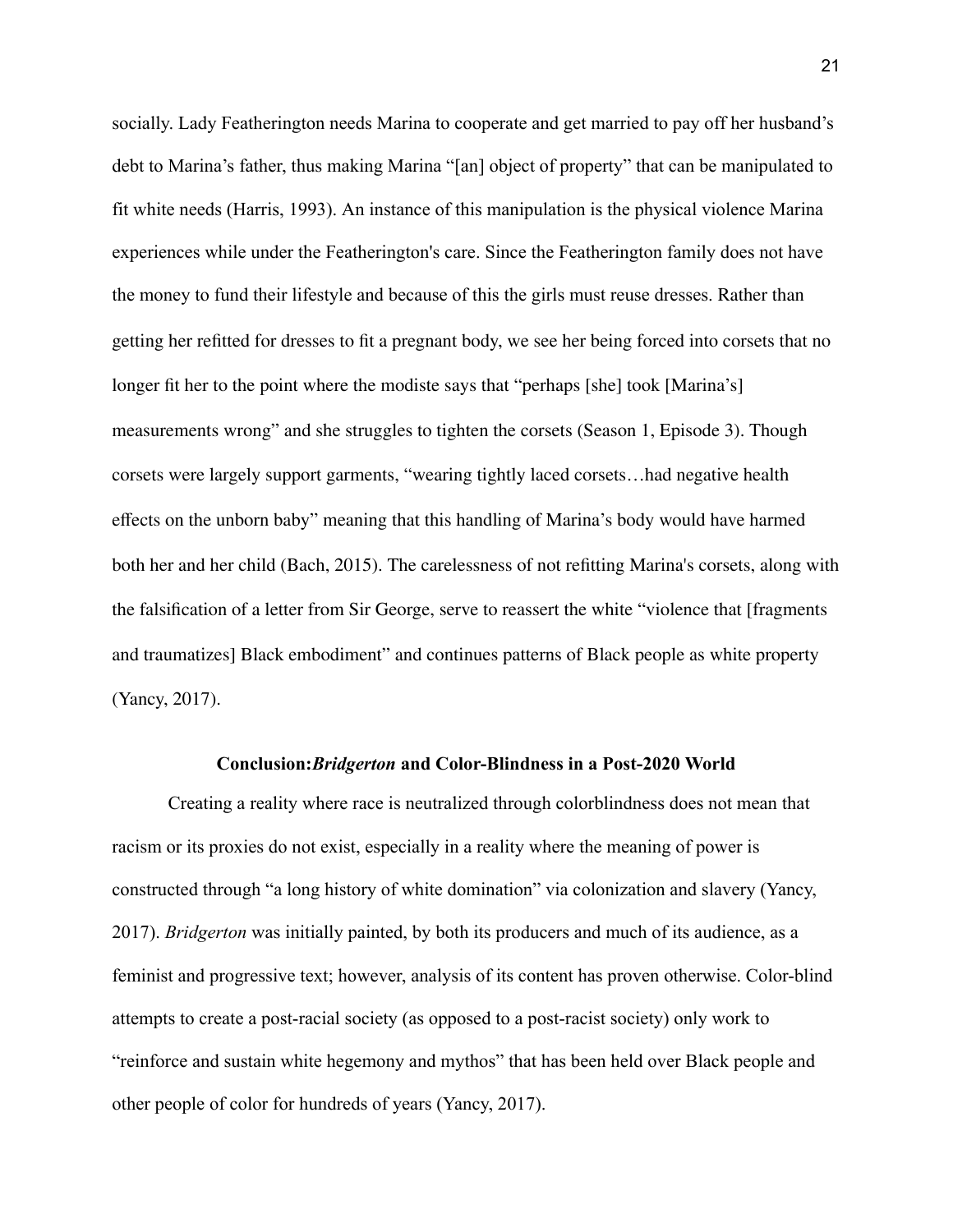Producing a "deliberately skewed fantasy" where race, racial differences, and the historical implications of European colonization for non-white people are ignored is not progressive for a society where white supremacy has been established, both in the shows and in real life (Romano, 2021). Colorblindness creates a reality where people's identities have been erased and they are simply people. Due to the domination of white people within societies, the identities and behaviors placed on people are "[repetitions] of white sensibilities and values [and] the encouragement of white solipsism" because whiteness was established as the norm through violent colonization (Yancy, 2017). Color-blindness bolsters whiteness and perpetuates discrimination rather than eliminating discrimination.

Color-blindness creates a reality where the established norm, whiteness, and white people, is not disturbed by the existence of non-whites by creating "[acceptance] on their terms" and erases Blackness (Yancy, 2017). Black characters in Bridgerton do not get "live as Black [people]" as Rege Jean Page, who plays Simon, asserts in interviews, without experiencing the systems that oppress them in real life. The story capitalizes on violence against Black people, establishes Black people as whites' property even after the abolition of slavery in this story through Black-white interracial relationships, asserts centuries-old stereotypes about Black women and men's sexuality, and paints them as threats to whiteness, and establishes whiteness as the standard of beauty by showing Black women as competition for white women. Building a narrative where Black people are a part of high society is not unrealistic; however, it is unrealistic to erase Black identities, place oppressive narratives onto them, and expect progress rather than the reproduction of oppression.

The reproduction of traditional white supremacist oppression within the *Bridgerton* universe extends outside racial oppression and expands towards the suppression of sexuality.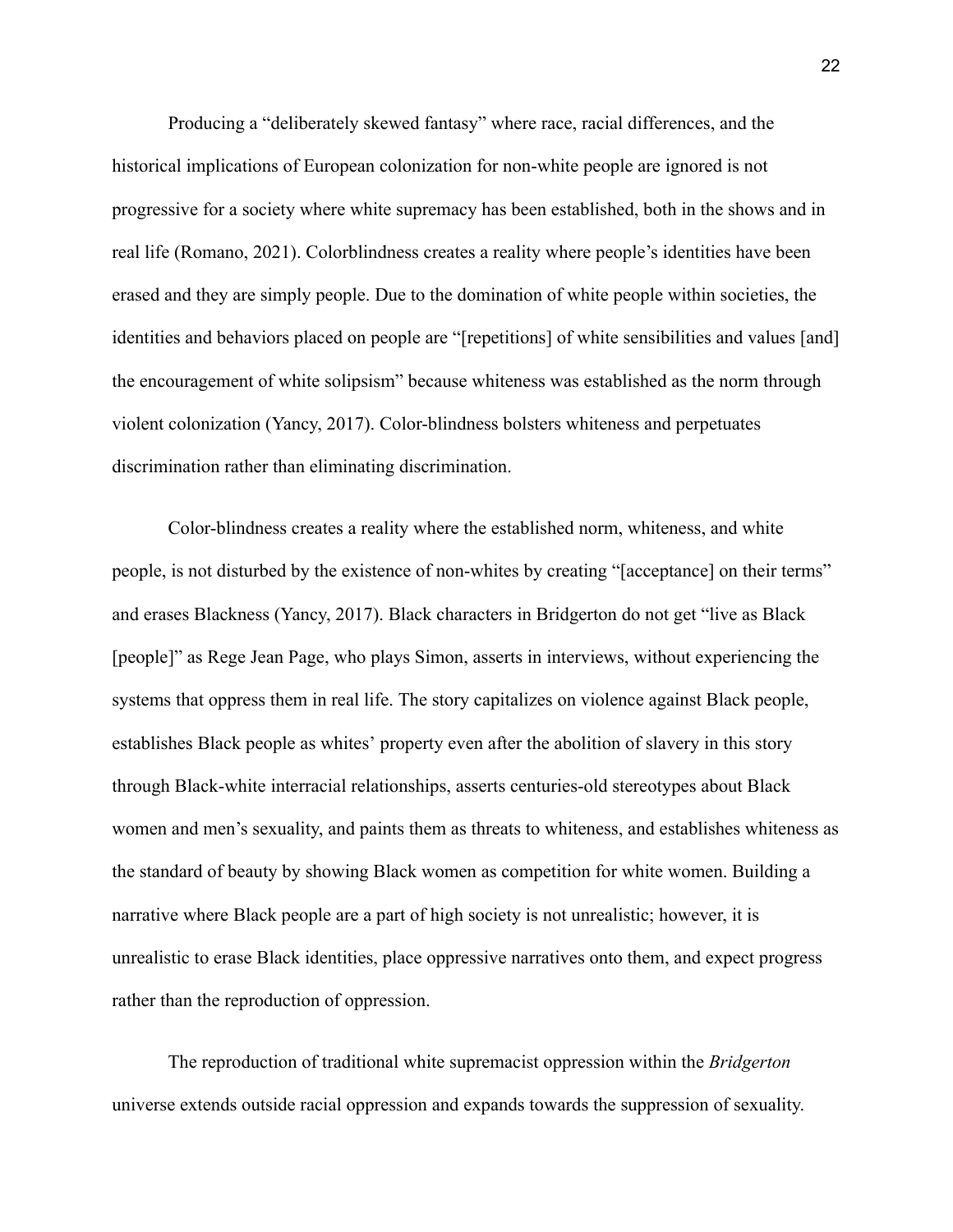Since white supremacy has created a normative culture based on whiteness, anything that does not conform to the standards set is shunned from society altogether. Heteronormative white cultures construct "[a] sense of rightness… [that] is produced in almost every aspect of the forms and arrangements of social life," *Bridgerton* upholds the norms of the regency era, and today, rather than pushing against them (Berlant  $&$  Warner, 1998). Rather than creating a show that embraces LGBTQ+ characters, or uses LGBTQ+ actors, the storyline queerbaits audiences by hinting that Benedict Bridgerton, Daphne's middle brother, could be questioning his sexuality. Much like the discussions about race in the show, there are no explicit discussions about sexuality or of any possible homophobia present in this universe other than between the characters that are written to queerbait watchers, and ultimately this storyline "ends up feeling performative [and] disappointing" (Meszaros, 2021). The sexuality given the most focus in *Bridgerton* is heterosexuality, which is expressed mostly through interracial relationships.

The events of summer 2020, have shown a rise in support for the #BlackLivesMatter movement after the murders of George Floyd and Breonna Taylor. This moment, along with the insurrection on January 6th, 2021, has made it clear that we are not living in a post-racial society, and has made it clear to those that do not experience racism that "white racism is alive and well" (Yancy, 2017). The increasing support for color-blindness is meant to appease people like those that supported the insurrection by soothing white anxiety so that whiteness no longer feels threatened and upholds American individualism by blaming marginalized people for failing in a society that has been created against them. Color-blindness in a society that has systemic issues that place those with marginalized identities at a disadvantage continues these system wide issues. If society is to progress, we need to create a reality where differences are accepted, not discriminated against, and are portrayed in ways that do not continue existing systems of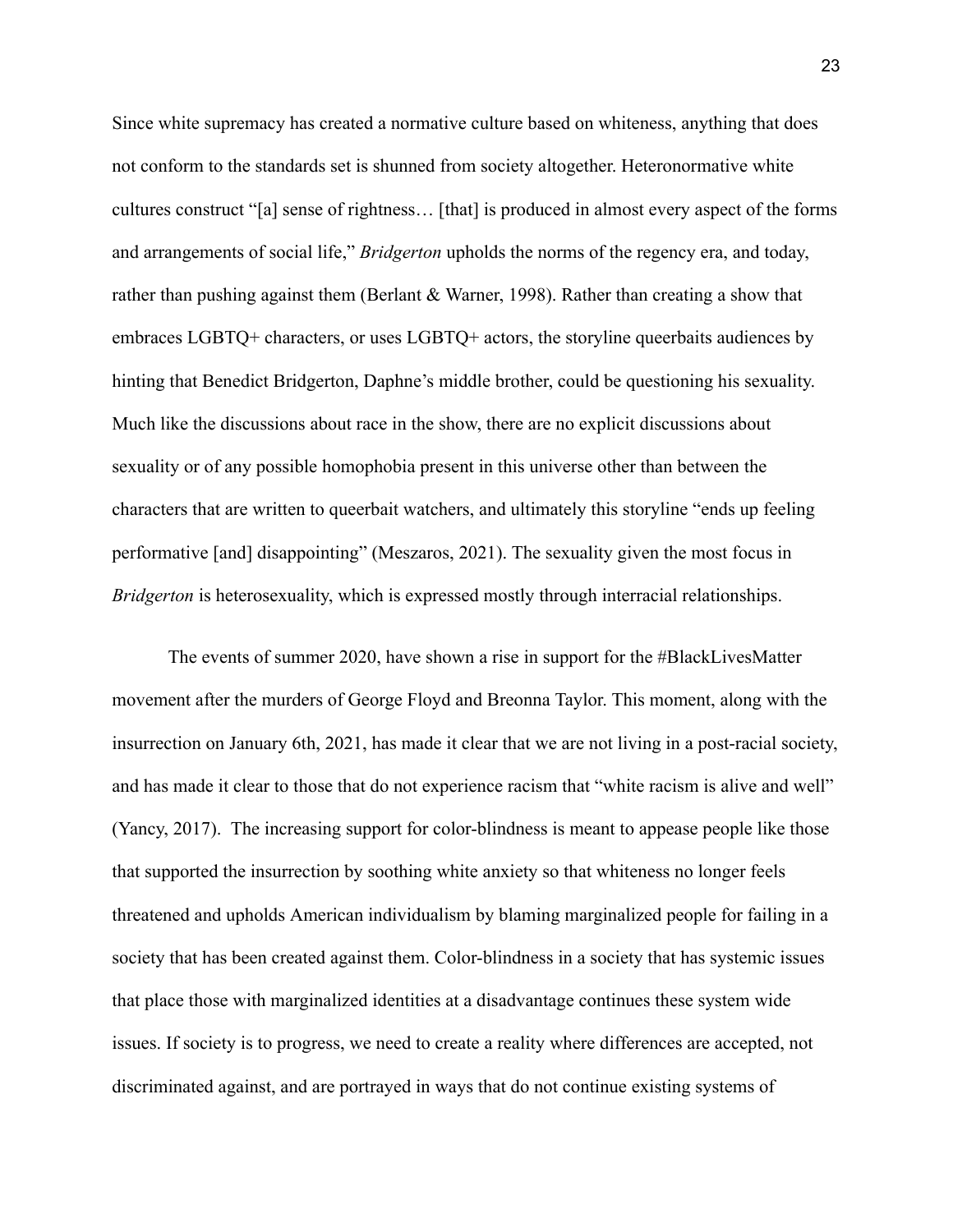oppression. All these aspects combined do not make *Bridgerton* the progressive show that it claims to be. The goal the writers had for the show to be a "reflection of our own society" was achieved. Our society currently is like that of *Bridgerton, a* static rather than a progressive society, living through a conservative fantasy that "speaks to us of the illusion that we are living in a post-racial America" (Yancy, 2017).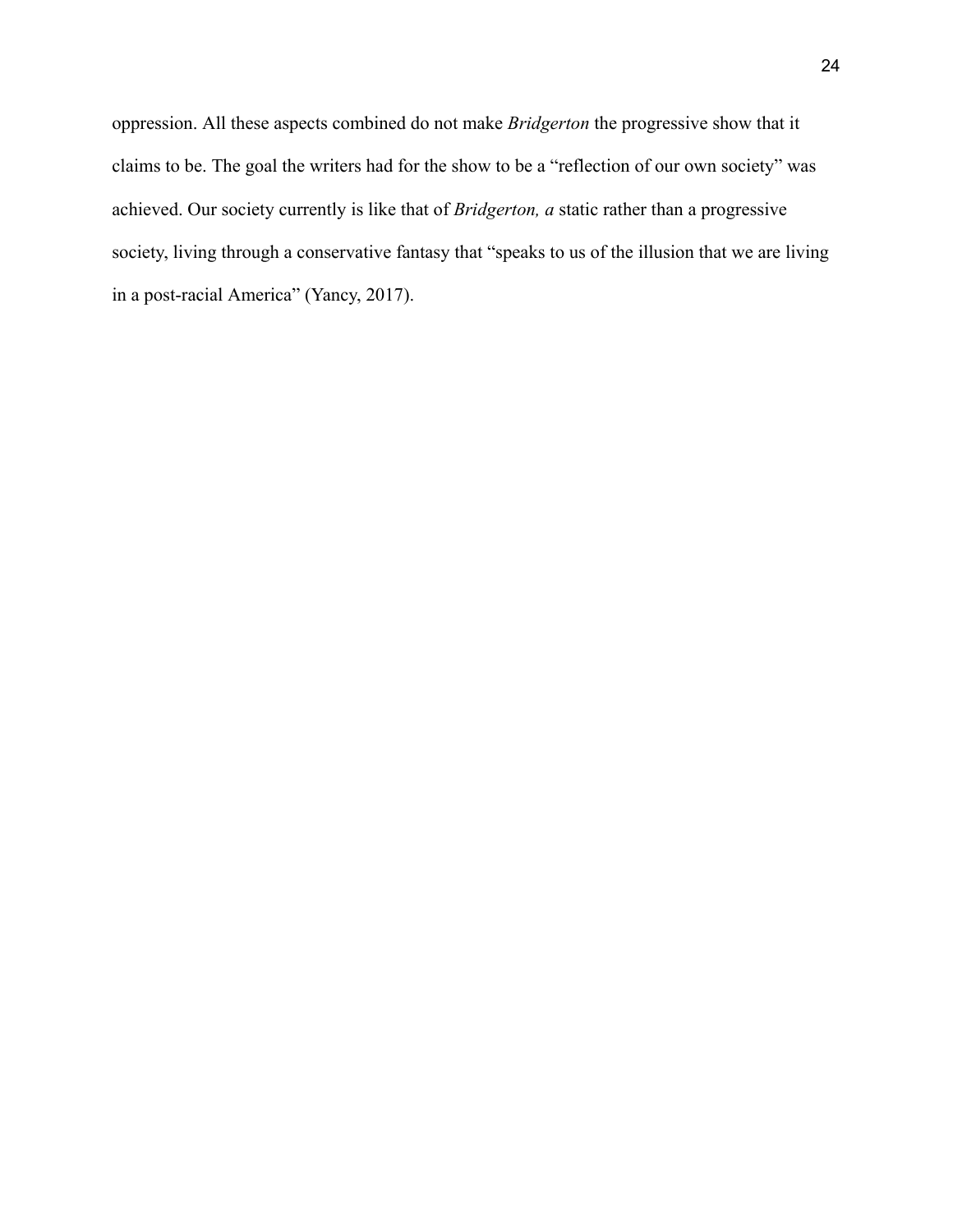- Asare, R. "The Shonda Gaze: The Effects of Television and Black Female Identity in the UK." Journal of Promotional Communications, 2017, 5 (3), pp. 342-361.
- Bach, Emily. "Victorian Image of Pregnancy through Corsetry." *Maryland Center for History and Culture*, 8 Jan. 2021,

[www.mdhistory.org/victorian-image-of-pregnancy-through-corsetry/#:~:text=Wearing%2](http://www.mdhistory.org/victorian-image-of-pregnancy-through-corsetry/#:~:text=Wearing%20tightly%20laced%20corsets%20not,miscarriage%20due%20to%20tight%2Dlacing) [0tightly%20laced%20corsets%20not,miscarriage%20due%20to%20tight%2Dlacing.](http://www.mdhistory.org/victorian-image-of-pregnancy-through-corsetry/#:~:text=Wearing%20tightly%20laced%20corsets%20not,miscarriage%20due%20to%20tight%2Dlacing)

Berg, Madeline. "How Shonda Rhimes Became Television's \$135 Million Showrunner." Forbes, Forbes Magazine, 11 July 2018,

[www.forbes.com/sites/maddieberg/2018/07/11/shonda-rhimes-net-worth-netflix/?sh=534](http://www.forbes.com/sites/maddieberg/2018/07/11/shonda-rhimes-net-worth-netflix/?sh=534ab38b7f12) [ab38b7f12](http://www.forbes.com/sites/maddieberg/2018/07/11/shonda-rhimes-net-worth-netflix/?sh=534ab38b7f12).

Elton, Matt. "The 'Black Terror': The Story of Britain's First Black Sports Star." *Bill Richmond: The 'Black Terror', Britain's First Black Sports Star | History Extra*, History Extra, 7 Apr. 2022,

www.historyextra.com/period/georgian/who-was-black-terror-bill-richmond-slave-bare-k nuckle-boxing/.

Garden, Alison. "Bridgerton and Normal People Expose Romance's Colonial Hangover." *Racism | Al Jazeera*, Al Jazeera, 20 Apr. 2021,

[www.aljazeera.com/opinions/2021/4/20/bridgerton-and-normal-people-expose-romances](http://www.aljazeera.com/opinions/2021/4/20/bridgerton-and-normal-people-expose-romances-colonial-hangover)[colonial-hangover](http://www.aljazeera.com/opinions/2021/4/20/bridgerton-and-normal-people-expose-romances-colonial-hangover).

Harris, Cheryl I. "Whiteness as Property." Harvard Law Review, vol. 106, no. 8, 1993, pp. 1707-1791.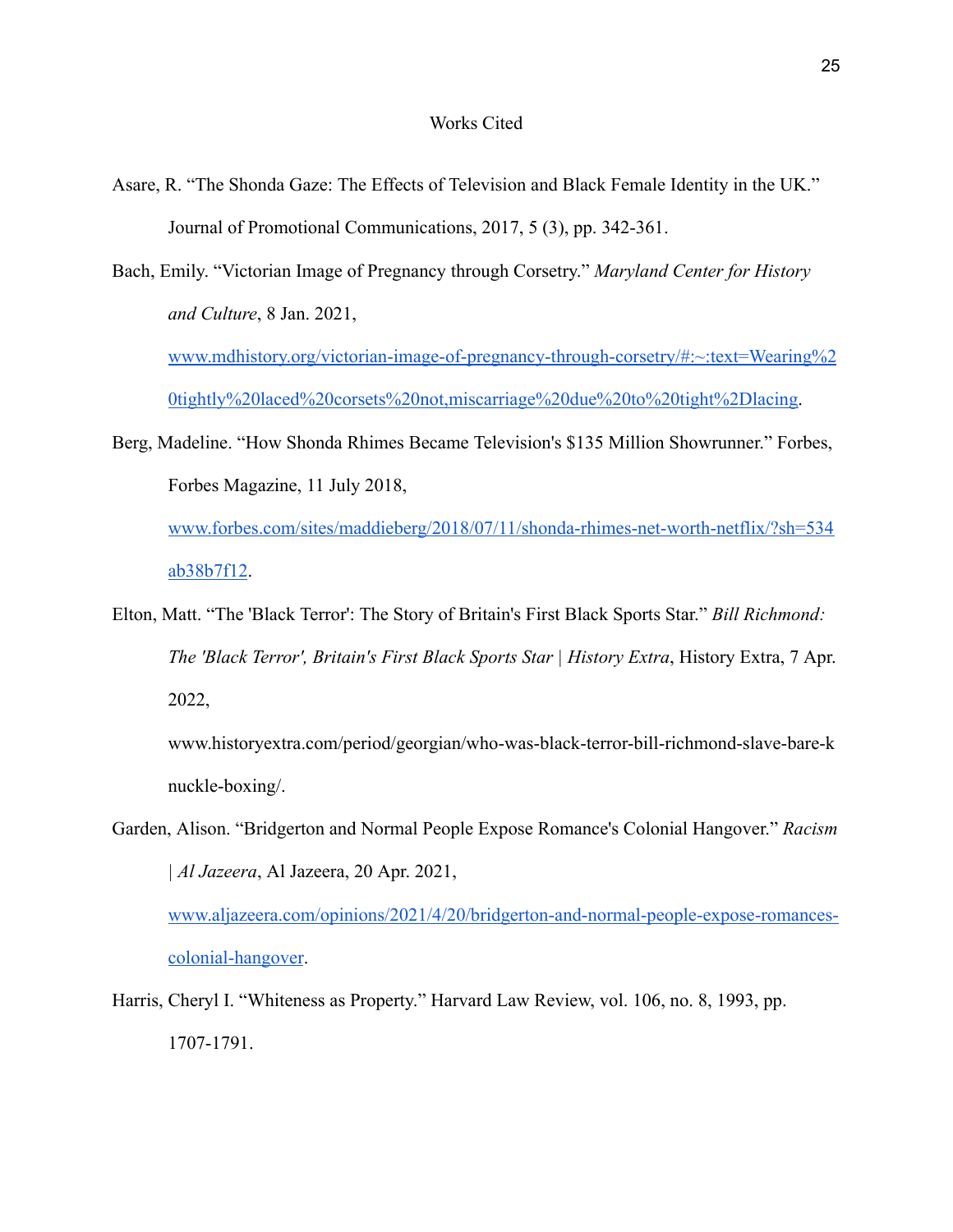- Hayward, Jennifer. "'Day after Tomorrow': Audience Interaction and Soap Opera Production." *Cultural Critique*, vol. 23, 1993, pp. 83–109.
- Hinds, Carolyn. "'Bridgerton' Sees Race through a Colorist Lens." *Observer*, Observer, 31 Dec. 2020, [www.observer.com/2021/01/bridgerton-sees-race-through-a-colorist-lens/.](http://www.observer.com/2021/01/bridgerton-sees-race-through-a-colorist-lens/)
- Ineye Komonibo, Kathleen Newman-Bremang. "Does Netflix's Bridgerton Have a Race Problem?" *Does Netflix's Bridgerton Have A Race Problem?*, 4 Jan. 2021, [www.refinery29.com/en-gb/2020/12/10244616/bridgerton-review-blackness-representati](http://www.refinery29.com/en-gb/2020/12/10244616/bridgerton-review-blackness-representation) [on](http://www.refinery29.com/en-gb/2020/12/10244616/bridgerton-review-blackness-representation).
- Jackson, Lauren Michele, and Doreen St. Félix. "How 'Bridgerton' and 'The Bachelor' Coupled Romance with Race." *The New Yorker*, 16 Mar. 2021, [www.newyorker.com/culture/on-television/the-bachelor-finale-romance-with-a-side-of-ra](http://www.newyorker.com/culture/on-television/the-bachelor-finale-romance-with-a-side-of-racial-faux-pas) [cial-faux-pas.](http://www.newyorker.com/culture/on-television/the-bachelor-finale-romance-with-a-side-of-racial-faux-pas)
- Jean-Philippe, McKenzie. "'Bridgerton' Doesn't Need to Elaborate on Its Inclusion of Black Characters." *Oprah Daily*, Oprah Daily, 2 Nov. 2021, [www.oprahdaily.com/entertainment/tv-movies/a35083112/bridgerton-race-historical-accu](http://www.oprahdaily.com/entertainment/tv-movies/a35083112/bridgerton-race-historical-accuracy/) [racy/.](http://www.oprahdaily.com/entertainment/tv-movies/a35083112/bridgerton-race-historical-accuracy/)
- Kaplan, E. Ann. *Looking for the Other: Feminism, Film, and the Imperial Gaze*. Routledge, 1997.
- Mulvey, Laura. "Visual Pleasure and Narrative Cinema." Film Theory and Criticism: Introductory Readings. Eds. Leo Braudy and Marshall Cohen. New York: Oxford UP, 1999: pp. 833-44.
- Nakamura, Reid. *Does 'Bridgerton' Have a Race Problem?* 16 Jan. 2021, [www.thewrap.com/does-bridgerton-have-a-race-problem/](http://www.thewrap.com/does-bridgerton-have-a-race-problem/).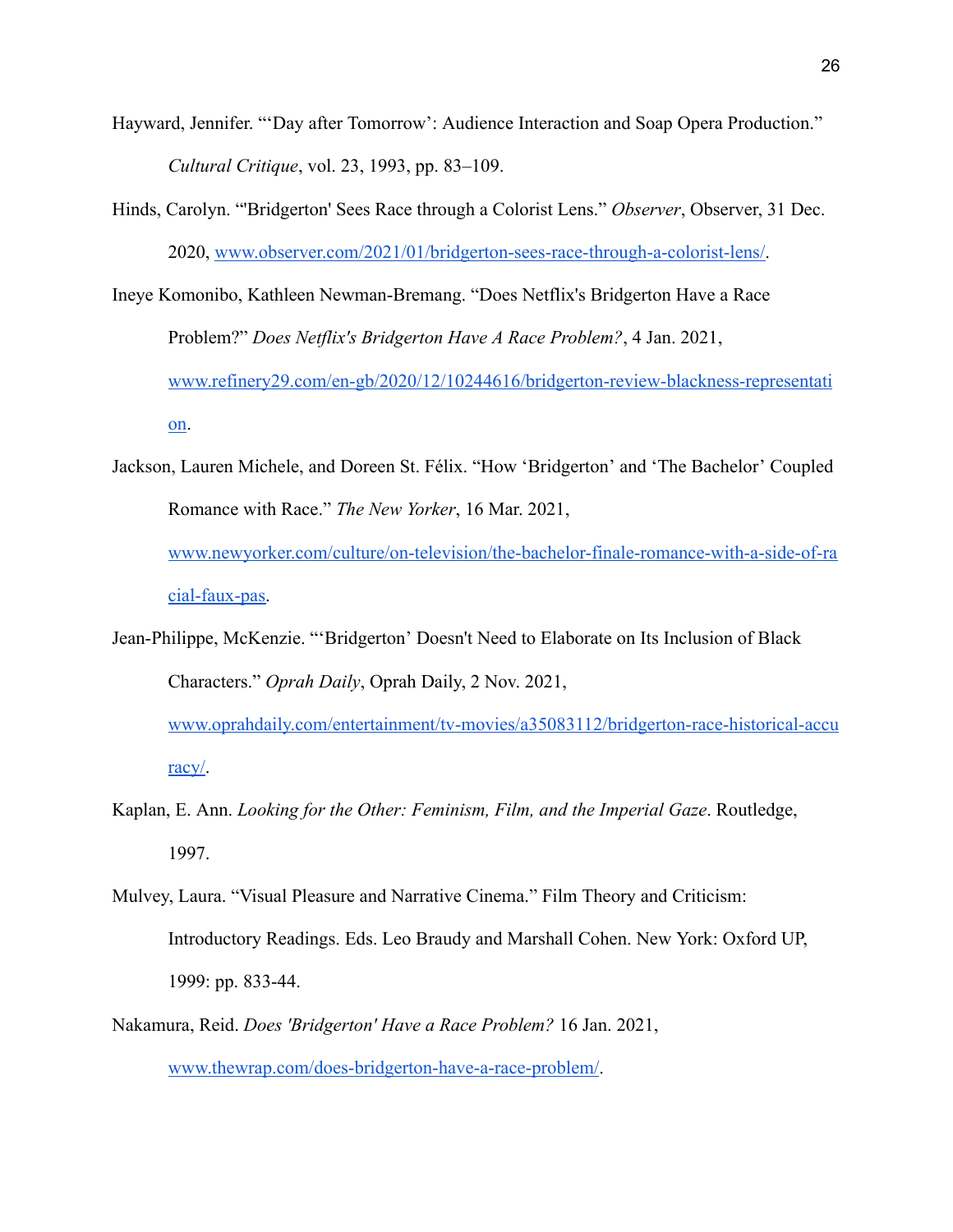Nielsen, Cynthia R. "Resistance Through Re-Narration: Fanon on De-Constructing Racialized Subjectivities." African Identities, vol. 9, no. 4, Nov. 2011, pp. 363–385.

Quinn, Julia. The Duke and I. HarperCollins, 2000.

Romano, Aja. "Netflix's New Regency Drama Bridgerton Is as Shallow as the Aristocrats It Skewers." *Vox*, Vox, 21 Dec. 2020,

[www.vox.com/22178125/bridgerton-netflix-review-regency-romance.](http://www.vox.com/22178125/bridgerton-netflix-review-regency-romance)

Salam, Erum. "'Bridgerton' Is Nowhere near Perfect on Race, but It's Still a Step Forward." *Cosmopolitan*, Cosmopolitan, 1 Nov. 2021,

[www.cosmopolitan.com/entertainment/tv/a35180762/bridgerton-review-race/.](http://www.cosmopolitan.com/entertainment/tv/a35180762/bridgerton-review-race/)

Statt, Nick. "Bridgerton Is Netflix's Biggest Show Ever, but Here Are the Caveats." The Verge, The Verge, 27 Jan. 2021,

[www.theverge.com/22252580/bridgerton-netflix-82-million-households-biggest-show-ev](http://www.theverge.com/22252580/bridgerton-netflix-82-million-households-biggest-show-ever-caveats) [er-caveats.](http://www.theverge.com/22252580/bridgerton-netflix-82-million-households-biggest-show-ever-caveats)

Stezano, Martin. "The 19th-Century Black Sports Superstar You've Never Heard Of."

*History.com*, A&E Television Networks, 23 Mar. 2017,

[www.history.com/news/the-18th-century-black-sports-superstar-youve-never-heard-of.](http://www.history.com/news/the-18th-century-black-sports-superstar-youve-never-heard-of)

- Valentini, Valentina. "Everything You Wanted to Know About Regency London, the High-Society Setting of 'Bridgerton.'" Shondaland, Hearst Digital Media, 23 Nov. 2020, [www.shondaland.com/inspire/a34730007/everything-you-wanted-to-know-about-regency](http://www.shondaland.com/inspire/a34730007/everything-you-wanted-to-know-about-regency-london-bridgerton/) [-london-bridgerton/](http://www.shondaland.com/inspire/a34730007/everything-you-wanted-to-know-about-regency-london-bridgerton/).
- Warner, Kristen J. "The Racial Logic of Grey's Anatomy: Shonda Rhimes and Her 'Post-Civil Rights, Post-Feminist' Series." Sage Journals, 29 Sept. 2014, pp. 1–17., doi:10.1177/1527476414550529.